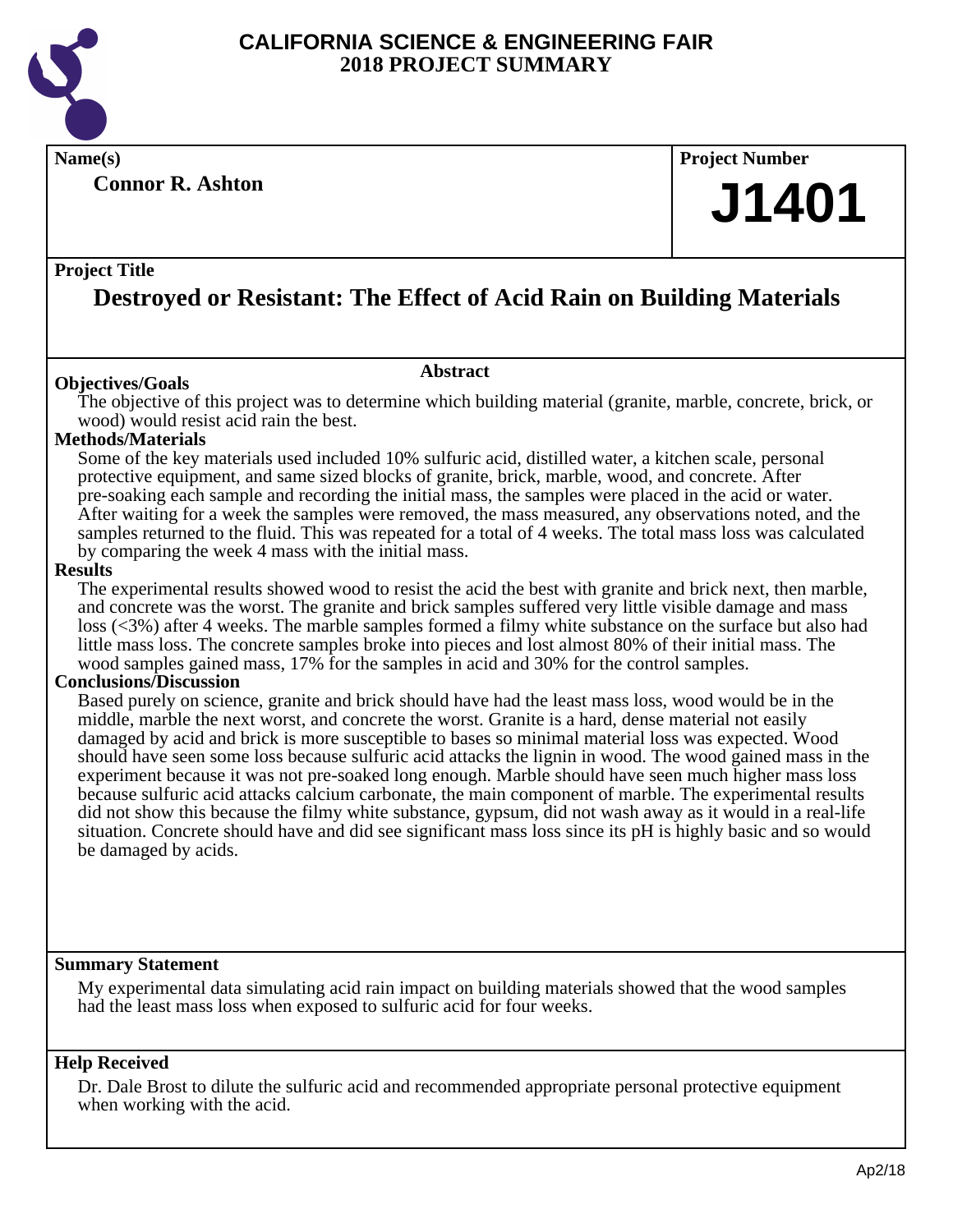

**Nikko K. Baird**

**Name(s) Project Number** 

# **J1402**

#### **Project Title**

### **What Is the Effect of Different Conifer Type Sap Wood in Filtering Bacteria Sized Dye from Water?**

#### **Abstract**

**Objectives/Goals** The purpose of this experiment is to compare White Pine, Redwood and Ginko Biloba sapwood to see how effective they are at filtering bacteria sized dye from water.

#### **Methods/Materials**

1) I made the wood filters from the branches of 3 types of conifer which are Gingko Bilboa, Redwood, and White Pine.

2) I made unfiltered water using 1 or 10 micron florescent dye. The reason I will be used this type of dye is because I don't know the particles sizes of food dye compared to bacteria.

3) I added unfiltered water to each wood filter, and waited.

4) I measured each wood filter, the rate of water from each branch, the penetration of dye in each branch, and the presence of the dye in the filter water to the unfiltered water.

3) I made a measurement for the presence of the dye in the filter water of each experiment. I made jars of dye in water at less dilution than the unfiltered water that was used in the experiment.

#### **Results**

The presence of the dye in the filter water was compared after passing through wood filters from the branches of Gingko Bilboa, Redwood, and White Pine. The Redwood was the best at filtering the 1 micron dye from the water, measured by rate, presence of the dye in the filter water and penetration.

#### **Conclusions/Discussion**

I am very surprised at how all of the conifer wood types did at

filtering the one micron dye. This means that many types of gymnosperm sapwood tissues can be useful for removing disease causing agents from unfiltered water.

#### **Summary Statement**

I demonstrated that different conifer type sap wood tissues are effective at removing bacteria sized dye from water

#### **Help Received**

I designed my experiment based on a MIT experiment where they filtered water with dye through the sapwood in a branch of a White Pine.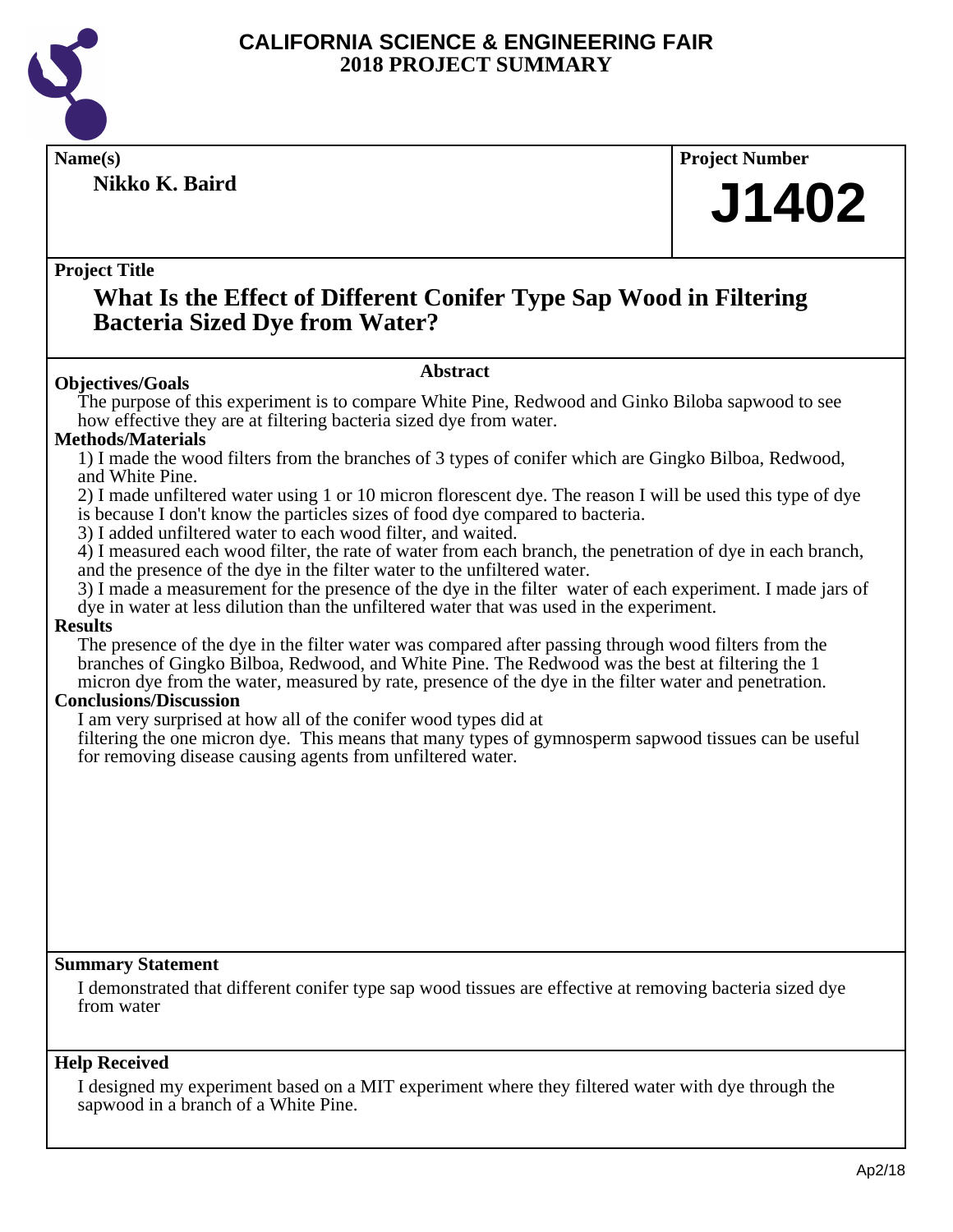

**Mihika A. Balaji**

**Name(s) Project Number**

# **J1403**

#### **Project Title**

## **The Effect of Different Shielding Materials on Electromagnetic Emissions**

#### **Abstract**

**Objectives/Goals** The objective of this experiment is to find commonly available household materials that can be used as effective shields on electromagnetic emissions from electrical and electronic devices.

#### **Methods/Materials**

Emission sources used were a TV remote and cell phone (radio waves), hair straightener and electrical outlet (electrical waves), and stereo speaker and streaming media stick (magnetic waves). Shielding materials that were tested were made of cardboard, tin and aluminum foil. A Trifield EMF meter that measures electrical, magnetic and radio waves was used to measure emissions.

Trials were conducted to record EMF emissions from the above sources with and without the shielding materials to determine the most effective shield.

#### **Results**

For electrical waves, aluminum and tin performed equally well due to their conductive and reflective surfaces. For magnetic waves, the ferrous properties of tin blocked far better than aluminum or cardboard. For radio waves, the high conductivity of aluminum attenuated the best.

#### **Conclusions/Discussion**

Though aluminum and tin are both equally effective shielding materials, a shield made of aluminum is not desirable for phones since they hamper its operation. Hence tin is the most effective shield due to its production of magnetic field as well as its conductive and reflective surface. I was able to build a pouch made of cloth, lined on the inside with tin and a small amount of aluminum foil that effectively blocks electrical and magnetic waves, while still preserving radio wave transmission.

#### **Summary Statement**

I determined and built an effective shield against electromagentic emissons using common household materials

#### **Help Received**

My science teacher provided guidance throughout my project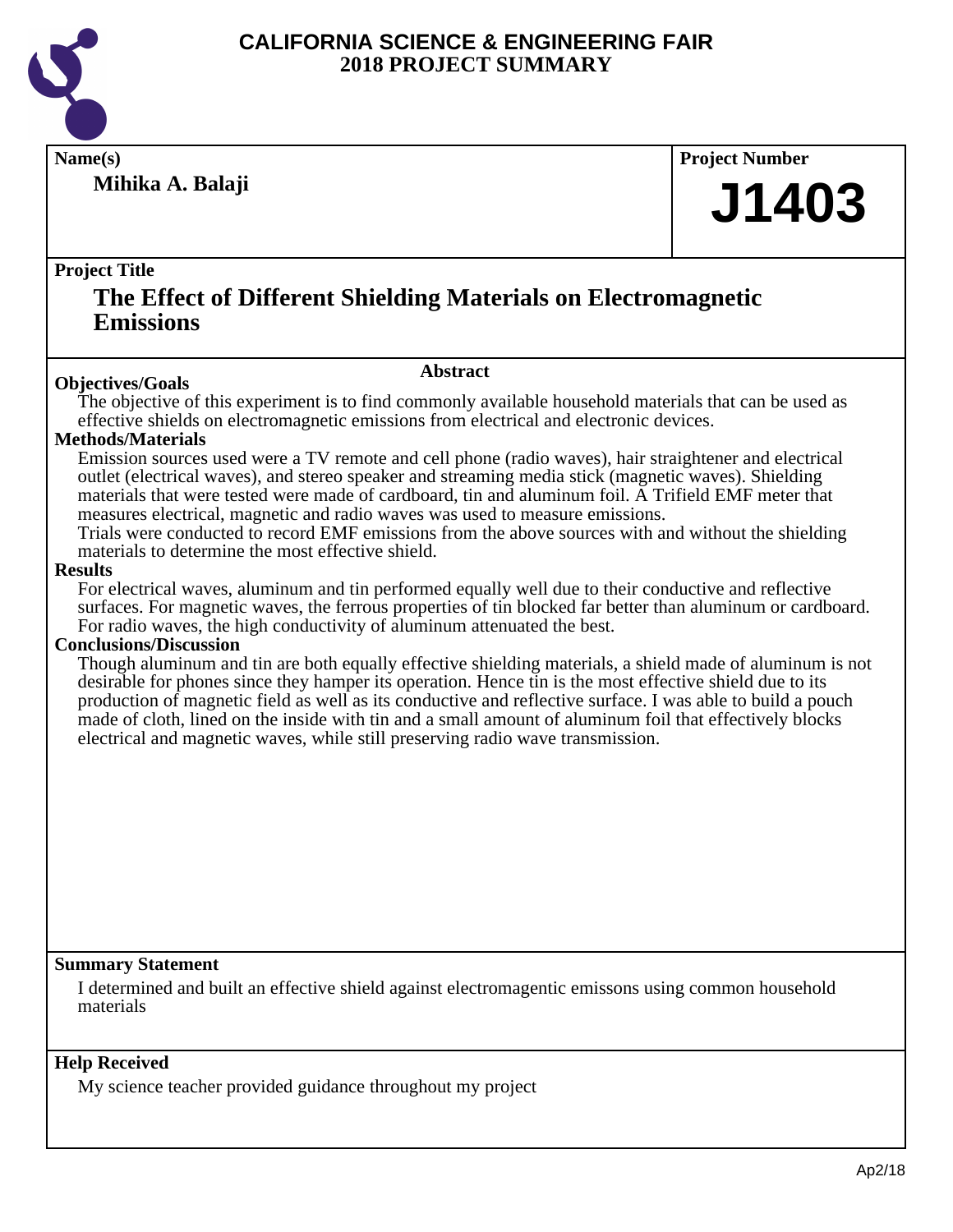

**Tyler J. Bodenhamer**

**Name(s) Project Number**

# **J1404**

#### **Project Title**

## **Building a Solar Air Heater: A Study to Determine Efficiency of Various Solar Absorber Materials**

#### **Abstract**

**Objectives/Goals** The objective of this project is to build and simultaneously test multiple solar air heaters that use different absorber materials and then to determine the design that will be the most efficient in cost and performance.

#### **Methods/Materials**

I built four identical collector boxes out of wood, insulation, and with a plexi-glass cover. Each box was filled with a different type of absorber material including aluminum soda cans, steel downspouts, insect screening, and aluminum sheeting. I also pre-determined the best soda can absorber design by testing soda can towers that had the ends cut open in four unique ways. Air temperature, air flow, and cost data was collected.

#### **Results**

The four solar air heaters were analyzed by the net heat raised, the air flow, and the construction costs. The soda can absorber, with the ends cut completely open, outperformed the other absorber materials in both cost and average degree Celsius raised of heat output on both days tested.

#### **Conclusions/Discussion**

The soda cans were the most efficient solar absorber because they performed the best at generating the highest average air temperatures for the lowest total cost. These results are significant because the absorber comparisons were done with the same exact collector box size, the same area of solar exposure, and under the same weather conditions. These finding can be used as a base to continue to improve the design and construction of do-it-yourself solar air heaters that are efficient and inexpensive to make.

#### **Summary Statement**

Four identical solar air heaters were built and tested to compare the efficiency of different solar absorber materials as determined by their performance, air flow rate, and total construction costs.

#### **Help Received**

I built and tested the solar air heaters myself after research online. I borrowed digital thermometers from Mr Bridges, my science teacher, and an air flow meter from Benny Sy, a mechanical engineer.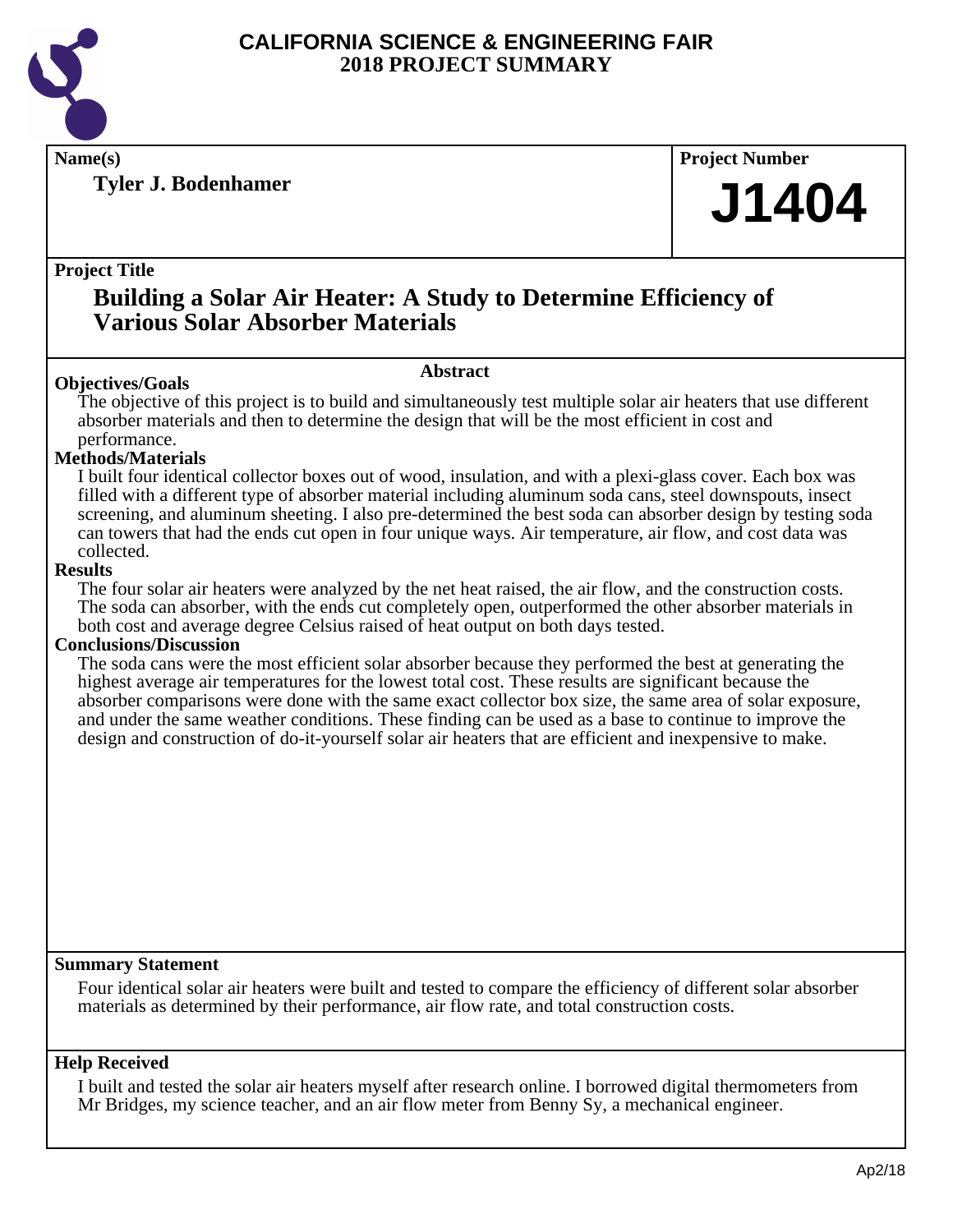

**Name(s) Project Number Project Title Abstract Summary Statement Help Received Nate U. Cantu Effectiveness of Wi-Fi Blocking Paint J1405 Objectives/Goals** The purpose of my science project is to determine how well YShield Wifi blocking paint can block a Wifi signal. The reason I am doing this investigation is because this product can potentially prevent someone from hacking your wifi and the potential of identity theft. **Methods/Materials** I am using YShield EMR Protection paint to conduct my project, I also downloaded an app called, Dr. Wifi, that will allow me to see how many Mbps (Megabytes per second) there is. I will place both my phone and router at separate distances and test the data using the app. After I get all 20 signals from each test I will get the average to see how well the paint did. **Results** The results of my investigation on determining the effects of YShield EMR protection paint block a wifi signal indicates that it in fact does block a Wifi signal but not completely. When there was nothing on router at 16.1 ft it averaged 131.315 Mbps at best connection possible. When the box was on router at 16.1 ft (unpainted) it averaged 125.169 Mbps and killed signal by 4.91%. When I placed painted box on router at 16.1 ft (ungrounded) it averaged 126.828 Mbps and signal killed by 3.53%. When painted box was on router at 16.1 ft (Grounded) it averaged 87.8515 and killed signal by 33.1% **Conclusions/Discussion** After performing my tests, I found that my hypothesis was actually incorrect. I discovered that the painted box with the grounder did block a lot of the signal but not entirely all of it. Prior to any of my other tests I had taken a starting test with just the router. After I tested I compared my results and I was actually surprised that the painted box with no grounder had that high of a signal. After completing my testing I discovered that the router by itself had an average signal of 131.3155 Mbps, with just a box I got an average signal of 125.169 Mbps, with the painted box with no grounder I got an average signal of 126.828, and finally with a grounded and painted box I got an average of 87.8515. Before competing at the California State Science Fair I plan to retest my experiment using the grounder made by the YShield Company. The purpose of my project is to test the effectiveness of wifi blocking paint.

Brianne Fidalgo-teacher; Richard Esqueda-brother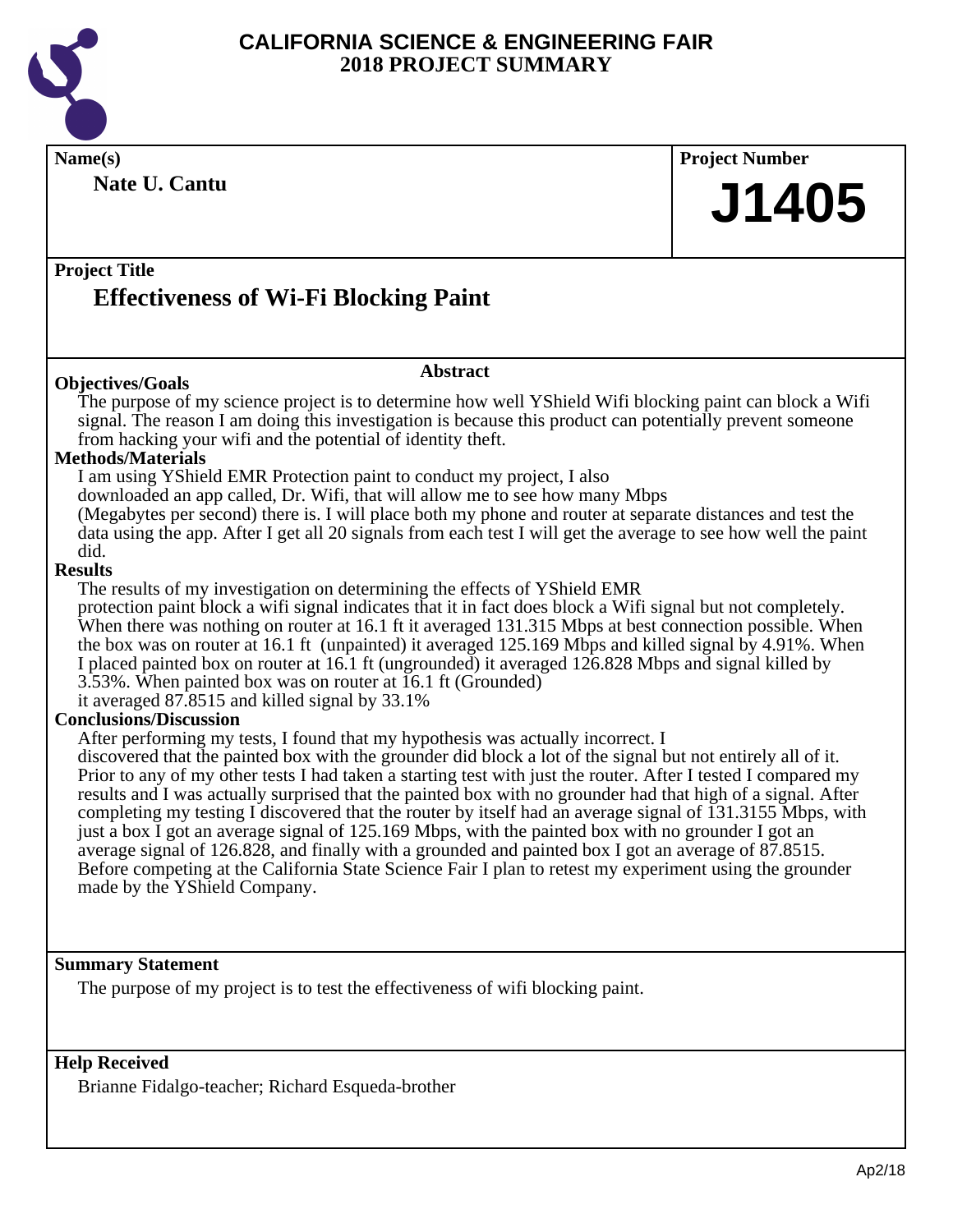

**Name(s) Project Number**

**Abhay M. Dharnidharka**

# **J1406**

#### **Project Title**

## **Soundproofing: Which Material Soundproofs the Best?**

#### **Objectives/Goals**

We hear sounds (or noise) all the time without realizing what impacts their intensity. The objective of this study is to understand the relationship between the density and elasticity of a material versus its ability to block or reduce the intensity of sound.

**Abstract**

#### **Methods/Materials**

I placed a cell phone inside boxes made of the materials I wanted to test and used a second cell phone (from outside) to call the phone inside the box. I measured the intensity of the cell phone ring using a sound meter outside the box. This gave me a measurement of how much sound was getting transmitted outside the box. Boxes were made of: Floor Tile, Acoustic Panels, Wood, Plastic, Wall Insulation, Metal (Tin), Cardboard, and Foam. Other testing materials included 2 cell phones, sound meter, and a digital (or triple beam) weighing scale.

#### **Results**

The data signifies that a higher density material provides the most sound insulation. Floor tiles had the highest density, and they therefore sound-proofed the best. While tin had the next highest density, it has a very high elasticity compared to wood. Hence wood sound-proofs more than tin. So the top three are tile, wood, and then plastic.

#### **Conclusions/Discussion**

Density and elasticity are key properties of a material that impact sound-proofing. Highly dense materials such as tile are capable of providing the best sound-proofing.

A key finding is that density and elasticity have opposing impacts on sound transmission. As a result, materials such as wood that have lower density than tin, but have lower elasticity will provide more sound-proofing compared to tin.

#### **Summary Statement**

I illustrated that density and elasticity of a material have opposing impacts on it's ability to sound-proof.

#### **Help Received**

I researched the topic and designed the testing by myself. My science teachers, Mr. Berwald and Mrs. Suresh, reviewed my test results for completeness and logic.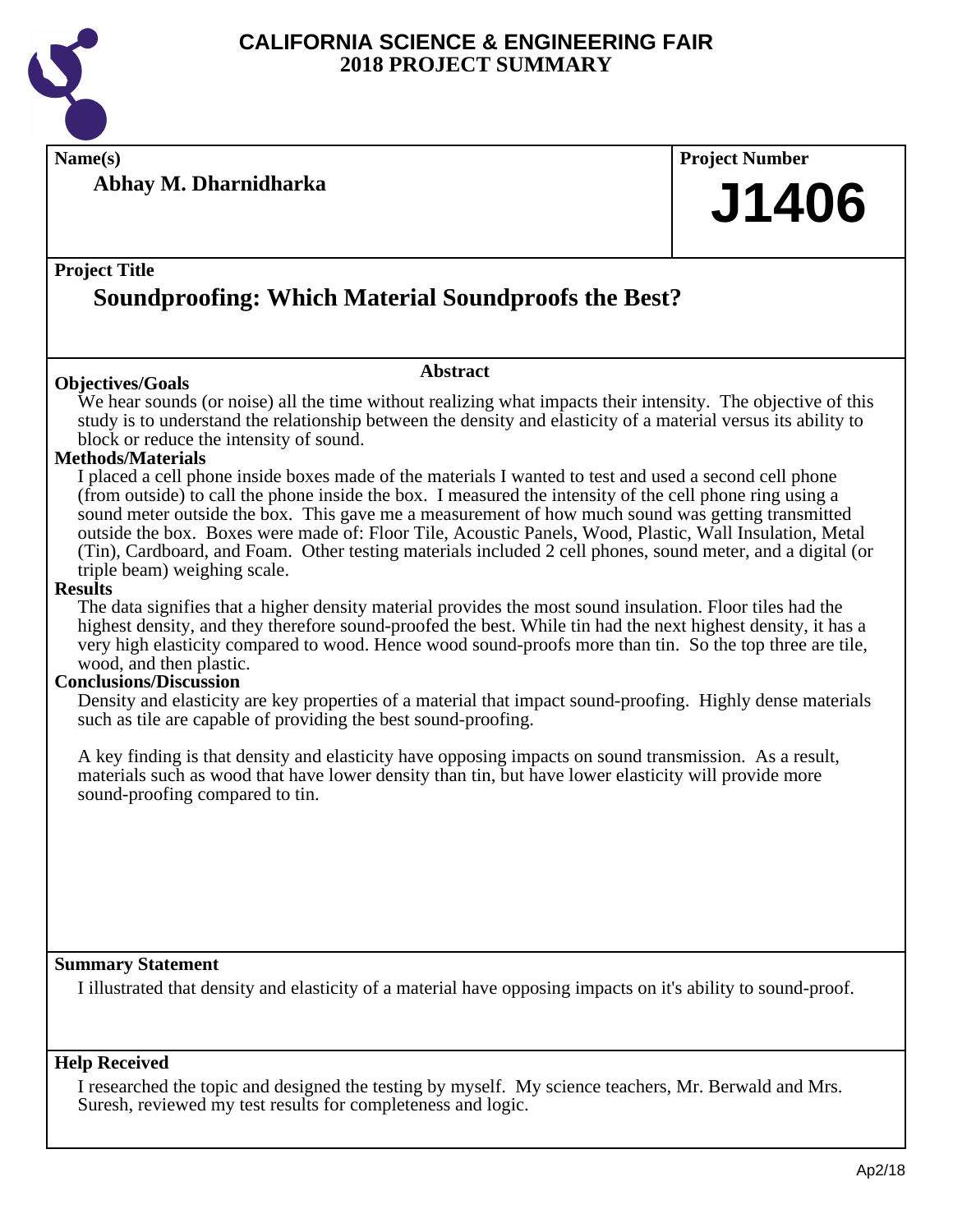

**Alice Feng; Arely Sun**

**Name(s) Project Number**

# **J1407**

#### **Project Title**

## **The Effect of Mushroom Species and Substrates on the Properties of a Novel Biodegradable Material: Mycelium**

#### **Abstract**

**Objectives/Goals** Mycelium is a new biodegradable, sustainable and eco-friendly material. Mycelium is the vegetative part of a mushroom, made up of cotton-like fibers called hyphae, and acts as natural glue. The goal of our project is to test the effects of various combinations of mushroom species and substrates on the properties of mycelium blocks and to grow mycelium blocks that are strong, effective at insulating heat and sound. Our hypothesis is the best mycelium blocks can outperform Styrofoam, Fiberglass, cardboard and other materials that are harmful to the environment.

#### **Methods/Materials**

We inoculated various substrates with the mycelium cultures of various mushroom species. We let the mycelium grow in sterilized filter bags for six weeks, and then we grew mycelium bricks and containers for another three weeks. We then tested the physical properties of mycelium blocks of various combinations of mushroom species and substrates, Styrofoams, Fiberglass and cardboard. The physical properties tested include strength (how much weights a brick can support), thermal insulation (how well a container sustains temperature under a constant heat source), and acoustic insulation (how well a container reduces noise decibels from a constant noise source). We further tested the benefits of broken mycelium block pieces on plant growth, and the biodegradability of mycelium.

#### **Results**

Our results show that the strongest brick comes from Reishi grown in sawdust substrates. The containers with the best thermal insulation performance are Reishi with woodchip substrates and Phoenix Oyster with sawdust substrates. Reishi with woodchip substrates container is also the best at acoustic insulation. Overall, there is always a mycelium block that outperforms Styrofoam, Fiberglass and cardboard for each tested category. Our results also show that mycelium material is biodegradable and benefits plant growth.

#### **Conclusions/Discussion**

Our results strongly support our hypothesis that by using the right combination of mushroom species and substrate, mycelium materials can outperform Styrofoam, Fiberglass, cardboard in strength, acoustic and thermal insulation performance. We also discovered that mycelium is exceptionally strong, lightweight, flexible, fast-growing and versatile. With further research, mycelium can replace many non-sustainable, non-recyclable, non-biodegradable, and hazardous materials that are harmful to the environment.

#### **Summary Statement**

We grow biodegradable, sustainable and eco-friendly mycelium materials that outperform Styrofoam, Fiberglass and cardboard in terms of strength, soundproofing and thermal insulation.

#### **Help Received**

Our science teacher Mrs. Morgensen helped us purchasing materials and she also provided instruments and tools for testing.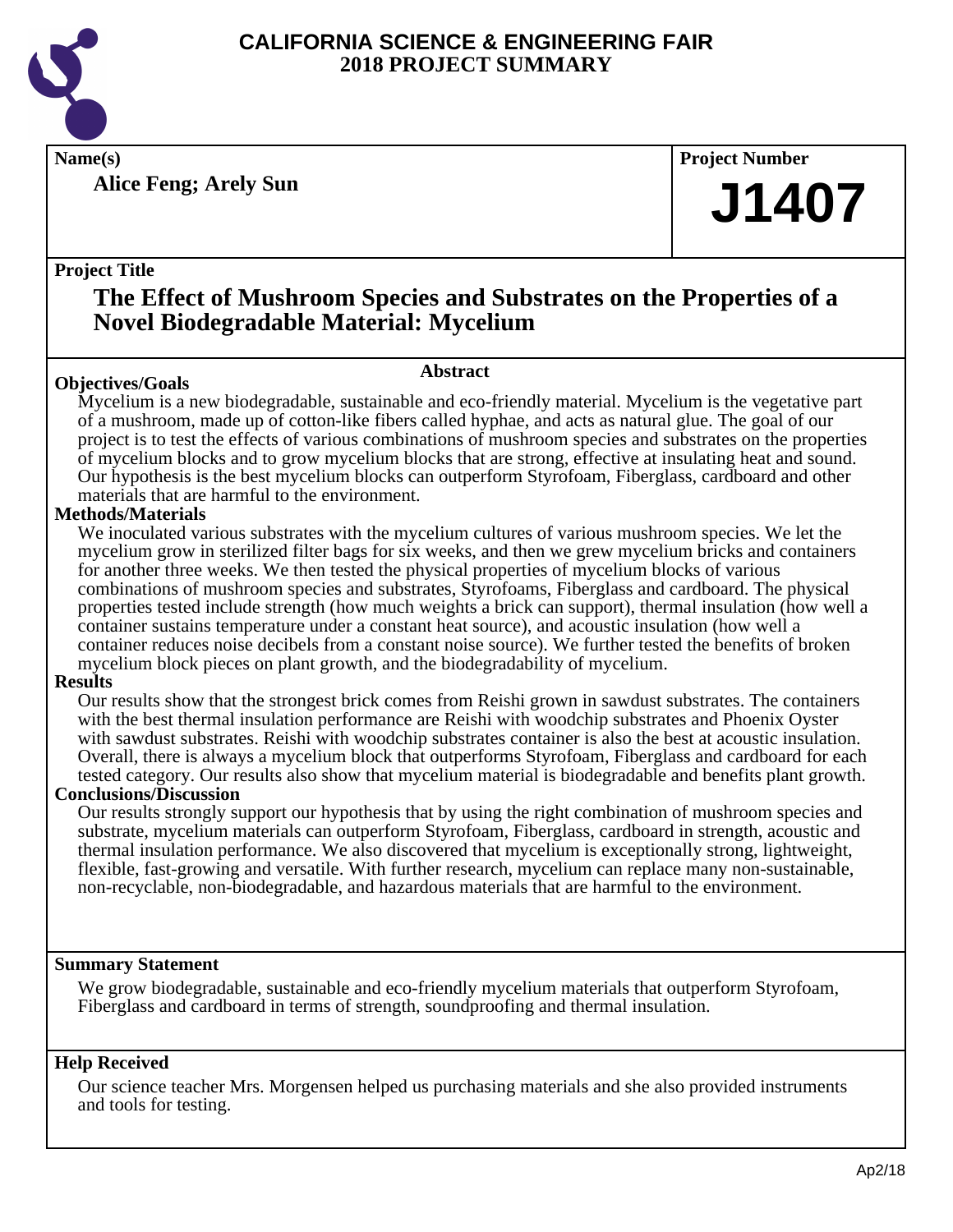

**Sam T. Freeman**

**Name(s) Project Number J1408**

**Project Title Can Trees Beat E. coli?**

#### **Abstract**

**Objectives/Goals** The purpose of this experiment was to test pine sawdusts ability to filter E.coli out of fresh water. **Methods/Materials**

The methods used in this experiment involved syringes filled with pine and redwood sawdust plugs of standard volume. Solutions with known amounts of E.coli and a color indicator were filtered through the sawdust plugs and the resulting solutions pipetted into cuvettes. These cuvettes were placed in an incubator overnight at 37 °C. The results were measured visually and quantitatively using a colorimeter. Five control samples of sterile water and five control samples of the bacteria solution with indicator were also prepared in cuvettes. They were placed in the incubator overnight at 37°C and the absorbance measured. The controls were used to set a baseline to show how much absorbance is due to the bacteria solution and sterile water so that the filtered samples could be compared and the filtration effectiveness determined.

#### **Results**

The results of this experiment showed that pine sawdust has the ability to remove E.coli from fresh water. In addition, it shows that the wood from other parts of a tree, in this case the heartwood, may not have the ability to remove E.coli.

#### **Conclusions/Discussion**

One unusual observation was that the first data point in both the pine and redwood samples was larger than the rest of the data points. In the case of the pine, it was an outlier. Based on these findings, the experiment would be more robust if there were more samples tested to off-set possible human error. Also, understanding what happens to xylem when sapwood is turned into sawdust would be another area to explore. This experiment could be expanded into actual methods for filtering E.coli out of drinking water in third world countries by developing a system to run water through tubes filled with sapwood.

**Summary Statement**

This experiment tests the use of sawdust to remove E.coli from fresh water supplies.

#### **Help Received**

Mrs Hofmann and Ms Hofmann from Baymonte Christian. Samantha Freeman (Mom)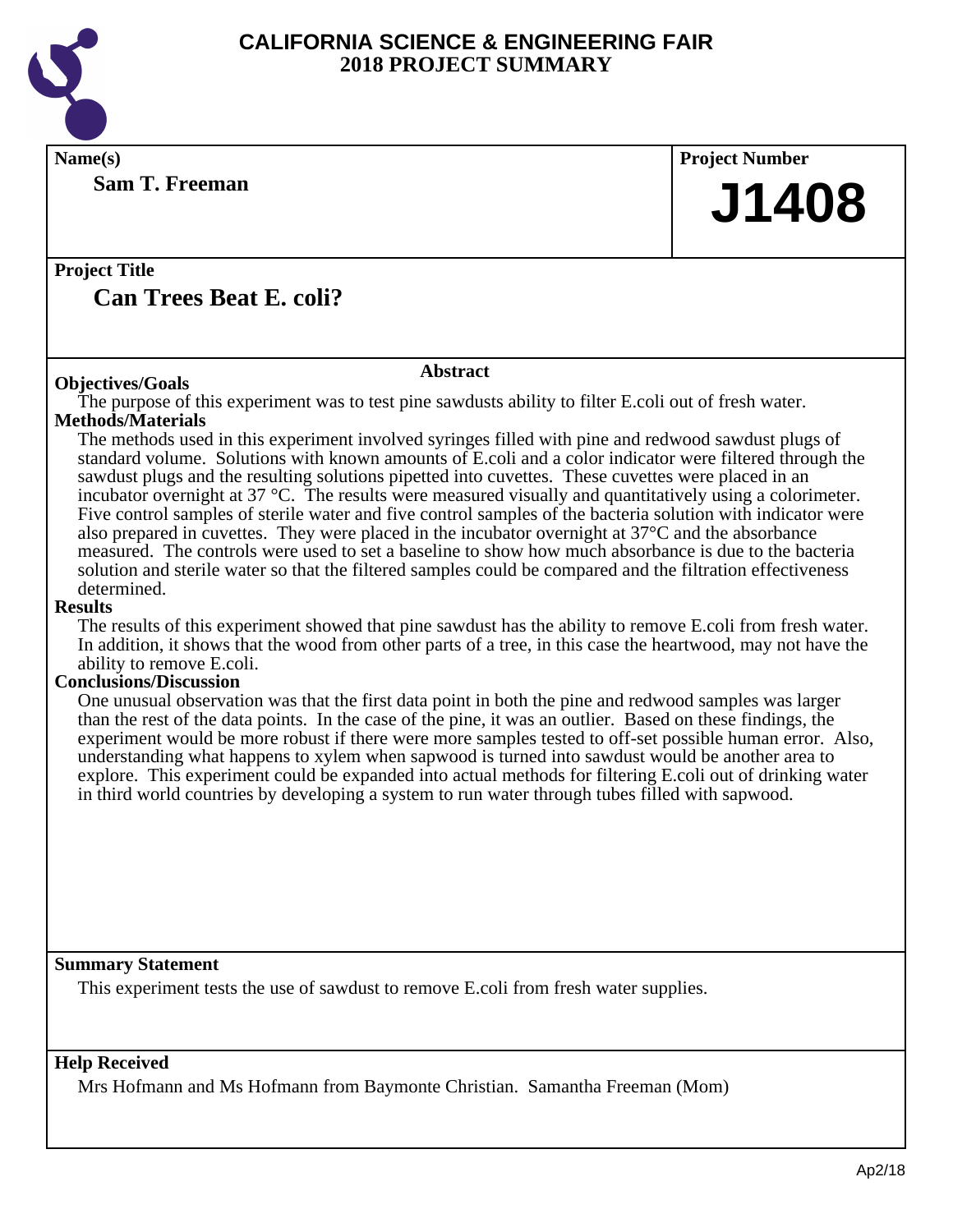

**Leia R. Gluckman**

**Name(s) Project Number**

# **J1409**

#### **Project Title**

## **Empower Powder: Formulating a Body, Teeth, and Hair Cleansing Powder Made from Ingredients Available in a Refugee Camp**

#### **Objectives/Goals**

#### **Abstract**

The experiment tests the effectiveness of the formulation by testing for its effect in absorbing moisture (eg sweat), preventing odor, preventing bacterial growth, and for use as an insect repellent.

#### **Methods/Materials**

Bacterial culturing kits, incubator, mosquito netting, and various organic ingredients readily found near the Kakuma refugee camp in Kenya. Incubated culturing kits for 60 hours to test for anti-bacterial properties. Observed for insect attraction at dusk over several days.

#### **Results**

Multiple formulations were tested for the variables noted above. One was identified as the most effective across those variables and is being tested further to refine and enhance the effectiveness.

#### **Conclusions/Discussion**

The experiment supports the theory that locally available ingredients can be used to formulate a multi-purpose cleansing powder to enhance cleanliness without requiring water which is an increasingly scarce resource.

#### **Summary Statement**

I created a multi-purpose personal cleansing powder using ingredients found in an around the Kakuma Refugee camp so that it could be produced and distributed locally.

#### **Help Received**

I conceived the product myself and consulted with Pamela Stone of the American Red Cross, Allison Hurst of Safe Place for Youth and Chris from Heifer International.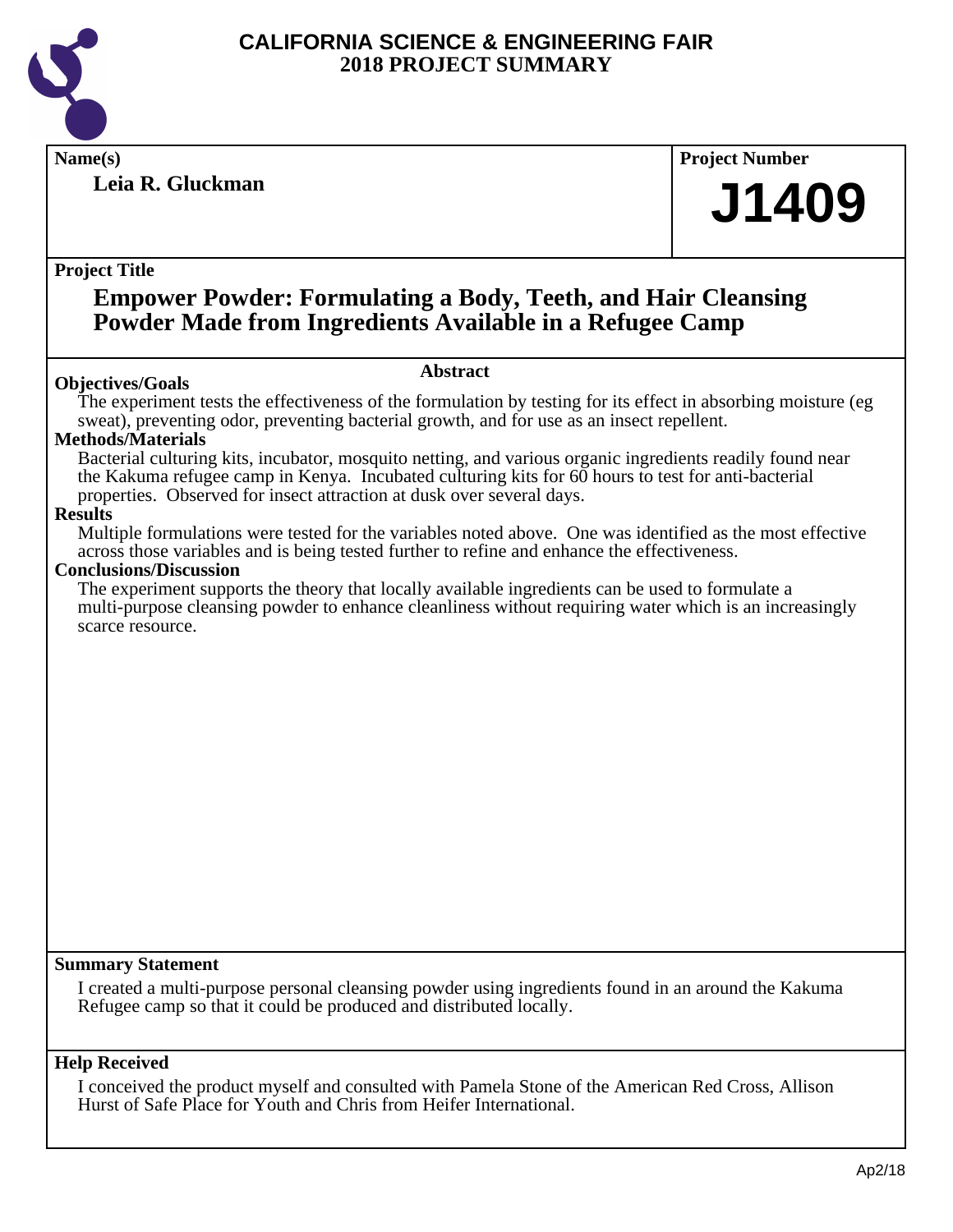

|                                                                                                                                                                                                                                                                                                                                                                                                                                                                                                                                                                                                                                                                                                                                                                                                                                                                                                                                                                                                                                                                                                                                                                                                                                                              | <b>Project Number</b> |
|--------------------------------------------------------------------------------------------------------------------------------------------------------------------------------------------------------------------------------------------------------------------------------------------------------------------------------------------------------------------------------------------------------------------------------------------------------------------------------------------------------------------------------------------------------------------------------------------------------------------------------------------------------------------------------------------------------------------------------------------------------------------------------------------------------------------------------------------------------------------------------------------------------------------------------------------------------------------------------------------------------------------------------------------------------------------------------------------------------------------------------------------------------------------------------------------------------------------------------------------------------------|-----------------------|
| <b>Sarah I. Gratzer</b>                                                                                                                                                                                                                                                                                                                                                                                                                                                                                                                                                                                                                                                                                                                                                                                                                                                                                                                                                                                                                                                                                                                                                                                                                                      | J1410                 |
| <b>Project Title</b><br><b>What Materials Block Wi-Fi Signal?</b>                                                                                                                                                                                                                                                                                                                                                                                                                                                                                                                                                                                                                                                                                                                                                                                                                                                                                                                                                                                                                                                                                                                                                                                            |                       |
| <b>Abstract</b><br><b>Objectives/Goals</b>                                                                                                                                                                                                                                                                                                                                                                                                                                                                                                                                                                                                                                                                                                                                                                                                                                                                                                                                                                                                                                                                                                                                                                                                                   |                       |
| The objective of this experiment is to determine which object or building materials would block the<br>wireless signal the most.<br><b>Methods/Materials</b><br>Wireless router, smart phone with AR Signal Master app, various building and household materials and a<br>human subject. Measured the WiFi signal three times using various materials blocking the router and<br>comparing it to the WiFi signal without any material blocking the router.<br><b>Results</b><br>Various materials were used to block the wireless router and the strength of the WiFi signal was recorded.<br>The data from each material was averaged based on three trials. This data was subtracted from the<br>average strength of the wireless signal without any material blockage (base) determining its attenuation<br>(gradual loss of signal). The data proved that the human body blocked the WiFi signal the most.<br><b>Conclusions/Discussion</b><br>This experiment revealed that the human body weakened the WiFi signal the most. I continued doing<br>more research for this experiment and found out that the human body is made up of 45 to 75 percent<br>water. Water is a great absorber of WiFi frequency therefore the reduction of signal strength. |                       |
|                                                                                                                                                                                                                                                                                                                                                                                                                                                                                                                                                                                                                                                                                                                                                                                                                                                                                                                                                                                                                                                                                                                                                                                                                                                              |                       |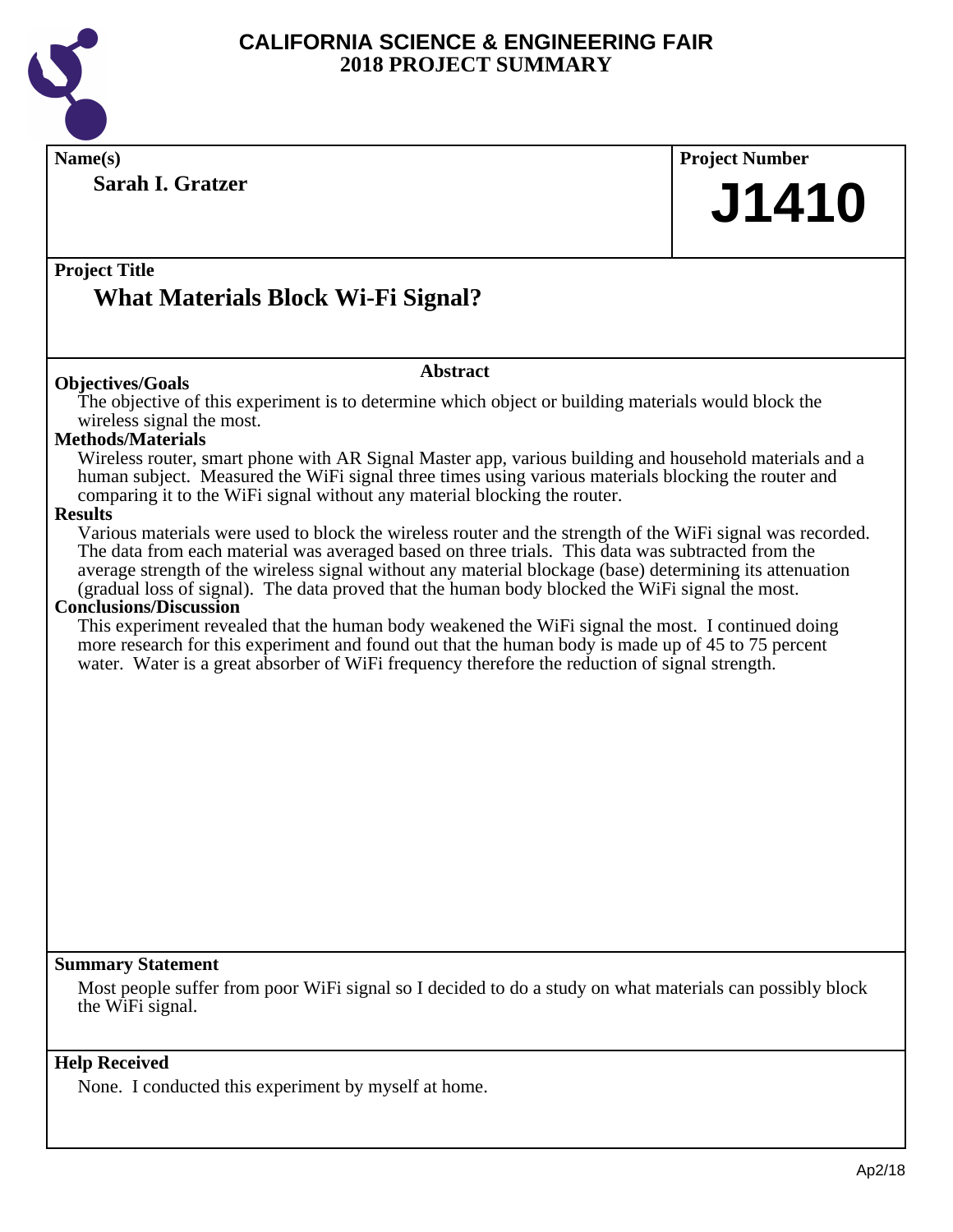

**Name(s) Project Number Project Title Abstract Summary Statement Help Received Charlotte L. Hogan Don't Take Your Kitchen for Granite J1411 Objectives/Goals** During this experiment the goal was to find out what common countertop was most stain resistant and durable. My hypothesis was that granite would be the most stain resistant and durable because it is very durable and the least porous. To test this theory I conducted three tests with three different countertop materials, granite, marble, and travertine. By comparing test results the answer to the question, which countertop material is best was found. **Methods/Materials** 6 samples of marble # of an inch height 6 samples of travertine # of an inch in height 6 samples of granite # of an inch in height 1 stopwatch 1 black sharpie 1 black crayon 1 ruler 1 empty soup can 2 pairs of safety goggles 1 roll of paper towel **Results** Although travertine is extremely porous it is also dense. Although the hypothesis was that granite would be more durable, travertines dent lengths are on average, slightly longer than granites but granite usually has less dents. As predicted, the granite was the most stain resistant even erasing all signs of sharpie. This is shown by the lack of black (the color used to show granite in the bar graph) on the sharpie bar graph. The table shows calculated averages for dent lengths and number of dents for each material. The bar graphs show inches of sharpie or crayon left and dent lengths.The granite was the most stain resistant but was not the most durable, in that category travertine won. **Conclusions/Discussion** My hypothesis that granite would be both the most durable and stain resistant was false but there was more to this experiment than that. During this experiment the goal was to find the best countertop materials but in reality, there is no one star. Since every material is different and everyone has different needs, everyone's ideal countertop is different. However, these studies did help to determine what types of materials are suitable for your countertop. This experiment compares different counter-top material's density and porosity.

I had help obtaining the material samples. The experiment was executed individually.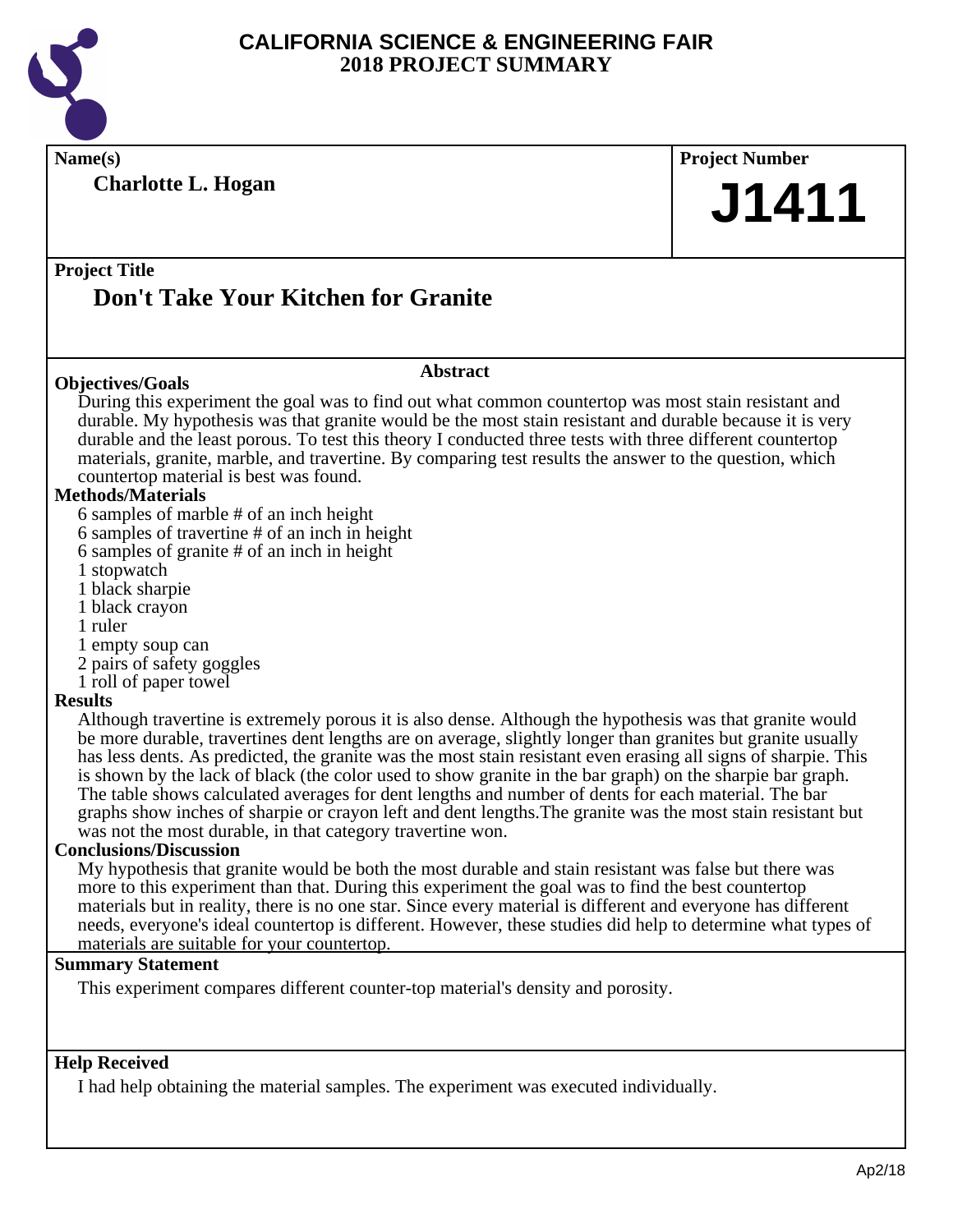

**Name(s) Project Number**

**Nathan M. Kang**

# **J1412**

#### **Project Title**

## **Comparing Rates of Decomposition of Different Plastics**

#### **Objectives/Goals**

**Abstract**

The objective of this study was to determine which plastic decomposes the fastest. The results of this experiment will help solve an important issue: plastic pollution.

#### **Methods/Materials**

In order to conduct this experiment, I first recorded the initial weights for each of the plastic utensils, which were cornstarch-based, wood-based, and petroleum-based plastic. Then, I buried the utensils in three pots containing soil, one pot for each trial. I gave a cup of water each day for about a month to maintain moisture levels. After one month, I removed the utensils from the soil, and recorded the weights of the decomposed utensils.

#### **Results**

The outcome was that cornstarch had the best results. The cornstarch decomposed .86% of its average weight. The wood bioplastic decomposed .14% of its average weight. The plastic forks did not decompose at all.

#### **Conclusions/Discussion**

Nowadays, plastic pollution has become an increasing issue, and needs to be addressed as soon as possible. Plastic accumulates on both the land and earth, and harms wildlife, wildlife habitats, and humans. In fact, 90 percent of seabirds have plastic in their stomachs. Often, plastics take thousands of years to decompose, and during those thousands of years it releases toxins into the soil and the environment. Also, plastics are made from petroleum, which is a non-renewable resource that contaminates the environment. However, bioplastics are a great alternative to traditional petroleum-based plastic, as it is made from organic, non-toxic materials, and decomposes at a much faster rate. Using the results of this experiment, I plan to raise awareness of this issue, and help companies and businesses take the steps towards developing a cleaner environment. I have tested the use of different materials in the production of plastic, as well as evaluated and compared the rates of decomposition, in order to determine the material that decomposes the fastest. If more and more people make the switch to using bioplastics, we can reduce the amount of plastic in our environment, conserve our non-renewable resources, and save the wildlife.

#### **Summary Statement**

In this experiment, I compared the rates of decomposition of different plastics.

#### **Help Received**

I would like to thank my mother for helping me with the experiment by buying the materials and taking pictures of me conducting the experiment. I would also like to recognize my teacher, Ms. Sofio, for supporting me all this time. In addition, my brother, Caden, helped me conduct this experiment.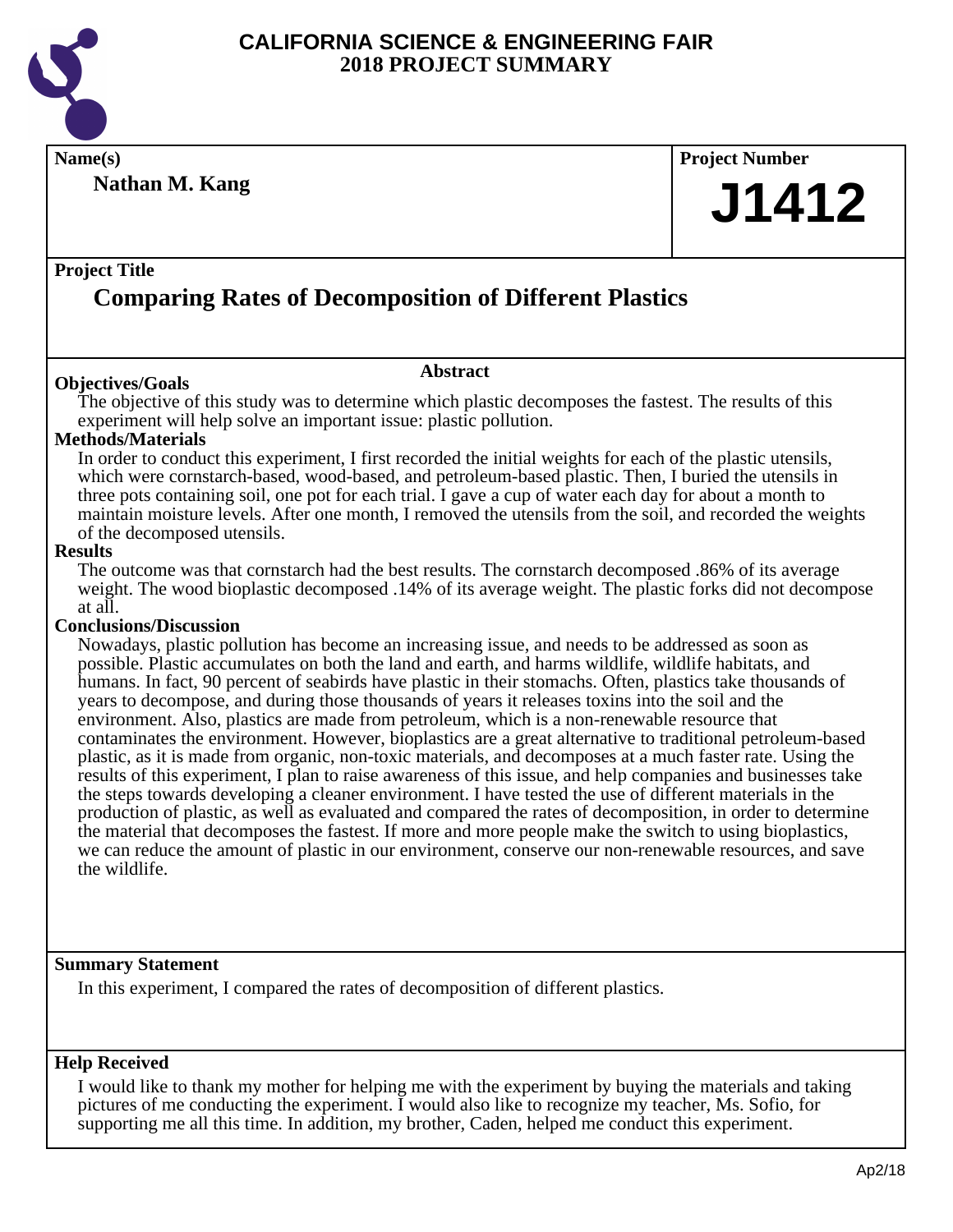

**Michael P. Karvelas**



#### **Project Title**

## **How Can the Insulation of a Window Be Improved?**

#### **Objectives/Goals**

**Abstract**

I was curious to find out if I could improve the insulation of a double pane window by adjusting the spacing between the sheets of glass. I also wanted to know if traditional glass performed better as an insulator than the modern plexiglass. A better insulated window saves a homeowner money on heating and cooling the home. Improving energy efficiency in a home can help reduce fossil fuel consumption and carbon emissions.

#### **Methods/Materials**

I constructed a window frame out of wood and placed it on top of a 15in x 15in x 12in plywood box that I also constructed to simulate a room. In the window frame, I added struts with different spacing between them for inserting the double pane glass or plexiglass. I placed the box and window frame underneath a light source, positioned the two panes of glass on the first level of struts with the least amount of space and used a thermometer to measure temperature in 5 minute intervals for a 45 minute period. I then moved the two panes of glass to the next level of struts and performed the same steps. I then performed the same tests with the two panes of plexiglass. I also conducted a control trail with a traditional window, a window with only one pane of glass, to demonstrate the difference in insulation between traditional windows and double-paned windows. Each type of window was tested three times to ensure accurate measurements.

#### **Results**

The results of my experiment demonstrated that the average temperature of the room with a glass window and with a 10 cm gap (10 cm was the largest gap used between two panes) was 84 degrees Fahrenheit which was 2 degrees lower than a glass window with a 5 cm gap, 3 degrees lower than a plexiglass window with a 10 cm gap, 4 degrees lower than a plexiglass window with a 5 cm gap, and 8 degrees lower than the traditional window.

#### **Conclusions/Discussion**

The results of my experiment verified my hypothesis. My experiment demonstrated that windows made of glass and with the greater distance between two panes are better insulators.

#### **Summary Statement**

My project is about using simple mechanics to improve the insulation of a window and testing whether traditional glass is a better insulator than modern plastic alternatives.

#### **Help Received**

Ray Fernnett, our family contractor, helped me build the window frame and box for this project. Dr. Jain helped proof read my report and gave me valuable suggestions to make it better.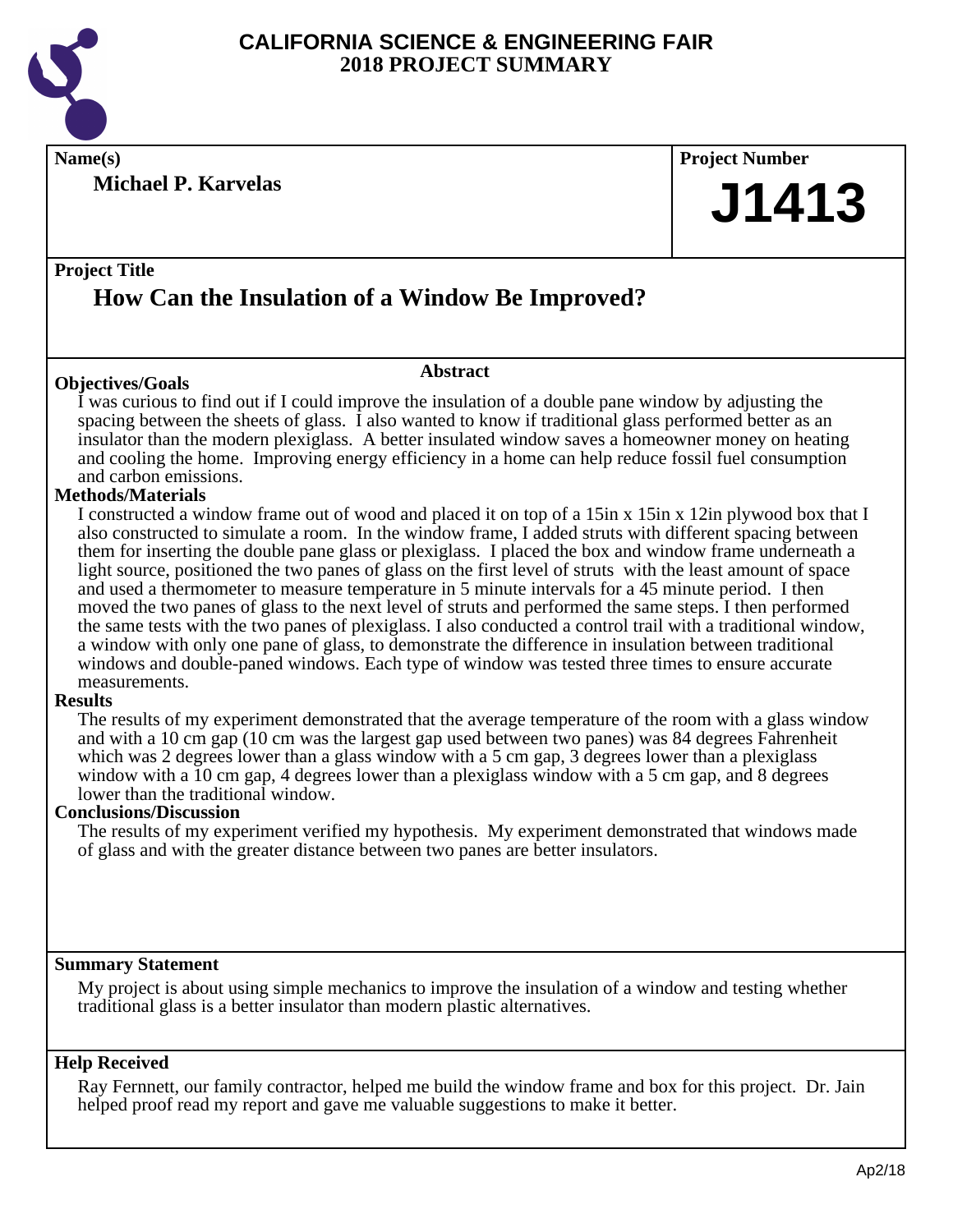

**Name(s) Project Number**

**Sofia Kvaternik**

**J1414**

#### **Project Title**

## **The Effect of Different Hurricane Wind Categories on Different Building Materials**

#### **Abstract**

**Objectives/Goals** The objective of my project is to find the most convenient material for building structures in a hurricane danger zone

#### **Methods/Materials**

I tested balsa wood, basswood, aluminum, brass and plywood against 3 different hurricane wind categories. I used a leaf blower and leaf blower attachment nozzles with a different area for the wind to exit in order to create higher wind speeds

#### **Results**

The plywood had the highest flex in the wind categories 5 and 3, balsa wood had the highest flex in category 1, and brass had the lowest flex in all of the wind categories. The material that had the most average flex in all three categories was the basswood.

#### **Conclusions/Discussion**

This experiment demonstrated that basswood would be the most convenient option for building out of the materials I tested because it has a sturdy structure and a flex that would not cave in on you.

#### **Summary Statement**

To find the most effective material for construction in hurricane danger areas

#### **Help Received**

My teacher who helped me create and edit my writing pieces and my father who helped me carry out my experiment.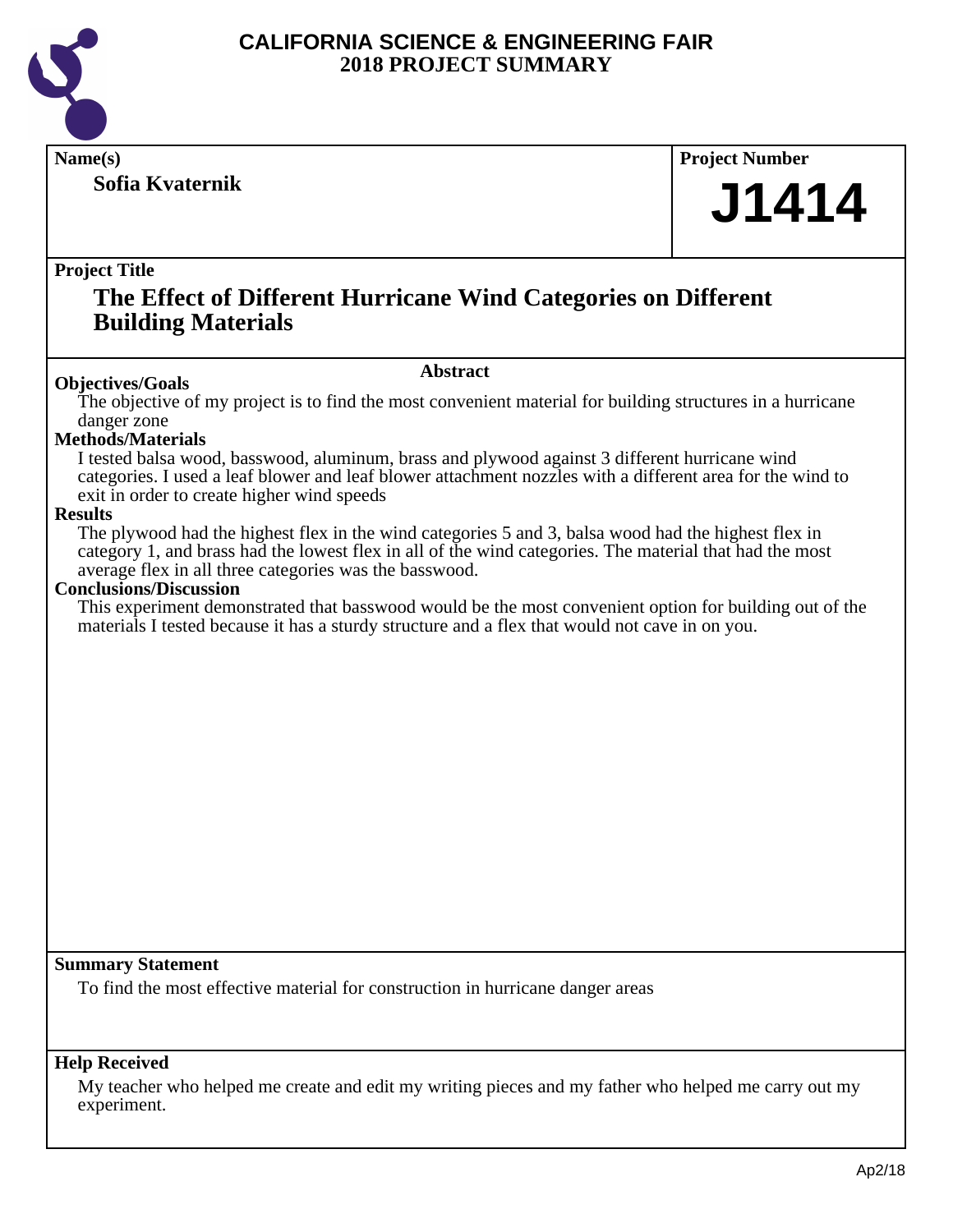

**Name(s) Project Number Skylar Y. Li**

#### **Project Title**

## **Natural vs. Artificial: Which Is the Best Insulator?**

#### **Objectives/Goals**

#### **Abstract**

The objective of this experiment is to test and determine the best heat insulating material out of a variety of natural and artificial materials.

#### **Methods/Materials**

Plastic bowls, plastic cups, plastic lids, super glue, duck fat, pork lard, bird feathers, aluminum foil, styrofoam, plastic bag, hot and cold water, digital stopwatch, digital thermometers, and data book.

#### **Results**

I tested the heat insulating properties of the materials by their ability to retain the heat of hot water at 5 different time intervals over a 15 minute period. Based on my results, the natural materials helped to maintain the hot water at the high temperature losing on average of 39.3F versus 42.0F for the artificial materials. Specifically, I found that the bird feathers was the best performing thermal insulating material helping the hot water to only lose 39.0F after 15 minutes.

#### **Conclusions/Discussion**

Repeated trials of testing showed small differences in temperature change but still a drop none the less. It is concluded that the best thermal insulator tested was the bird feathers. This makes sense because you can commonly find duck down in jackets and blankets. You can also look in nature. Penguins live in freezing temperatures and swim in frigid waters! They have two types of feathers. The inner layer of feathers fluff up, meaning that the air occupies the space around the feather strands. This creates a layer of trapped air around the penguin keeping it warm. The outer layer of feathers are slick and straight. They are meant to help penguins swim efficiently and quickly in the water. This also prevent the inner layer of feathers from getting wet.

#### **Summary Statement**

As measured by the temperature loss of the water at each time interval, I found that bird feathers were the most effective insulator.

#### **Help Received**

I performed all of the experiment design, testing, and recording of data myself. My science teacher gave me a few suggestions on how to improve the experiment.

**J1415**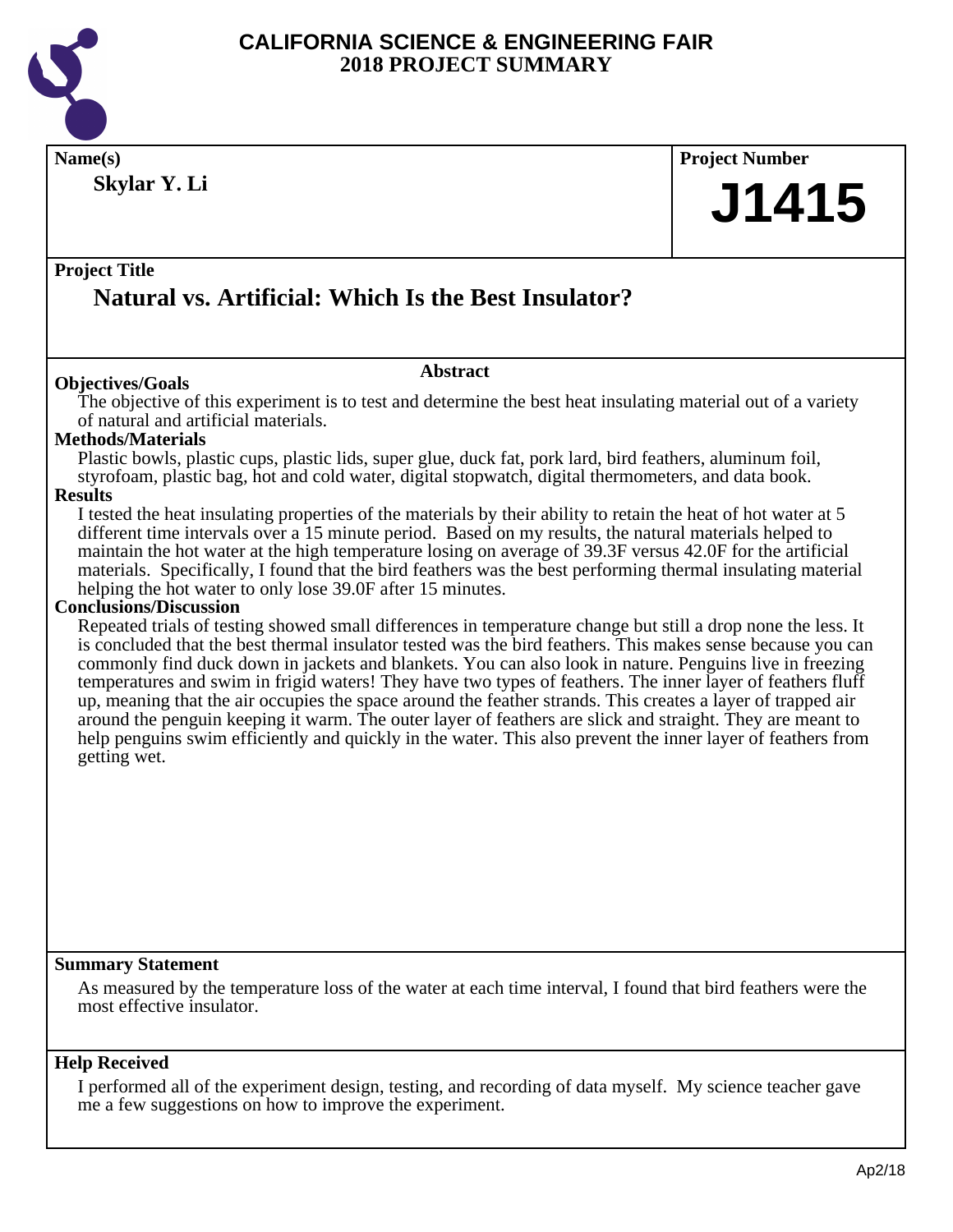

## **Name(s) Project Number**

**Jaden A. Luna**

# **J1416**

#### **Project Title**

## **Subsidizing Cement with the Utilization of Bio-Waste Materials to Create a Superior Concrete**

#### **Abstract**

**Objectives/Goals** The purpose of my project is to find how the addition of waste materials effects the superiority of concrete.

#### **Methods/Materials**

Part 1:

Collect waste materials, coffee grounds, almond hulls, peach pits, eggshells, oyster shells and fly ash. Part 2:

Burn waste materials to an ash using burn pit, blow torch and lighter fluid. Add ash into concrete mix. Part 3:

Place one of each brick in view of heat lamp. Allow to sit for time. Remove from heat lamp and record temperature using surface reading thermometer. Allow to sit for time. Record temperature. Part 4:

Place three of each brick on scale. Weigh all three and record the average (mean).

Part 5:

Tested in CSUF materials testing lab, with assistance from Dr. Kimberly Stillmaker. Place one of each brick in compression machine (Test Mark CM 3000) at a time. Allow to be compressed until deemed broken remove and record highest PSI load.

Part 6:

Place one of each brick in glass of deionized water. Record ph of water before bricks were added. Allow bricks to set for time. Record ph of water.

#### **Results**

I found that the bricks with charred eggshells performed the best in the compression and heat retention tests. The heaviest concrete was the almond hull ash and the lightest weight concrete was the fly ash. The brick with the most effect on the ph of the water was the almond hull ash.

#### **Conclusions/Discussion**

In my research I found that the most desirable concrete was the charred eggshells. Performing best in the compression and heat tests. It also was fairly lightweight and moderately changed the ph of the water

#### **Summary Statement**

My project is about creating a not only stronger, but creating a superior concrete using waste materials.

#### **Help Received**

I collected and burned my waste materials with adult supervision, I mixed my concrete and tested the weight, PH and heat retention portions of my project alone, I had help testing my compression strength of my concrete from Dr. Kimberly Stillmaker in the materials testing lab at California University of Fresno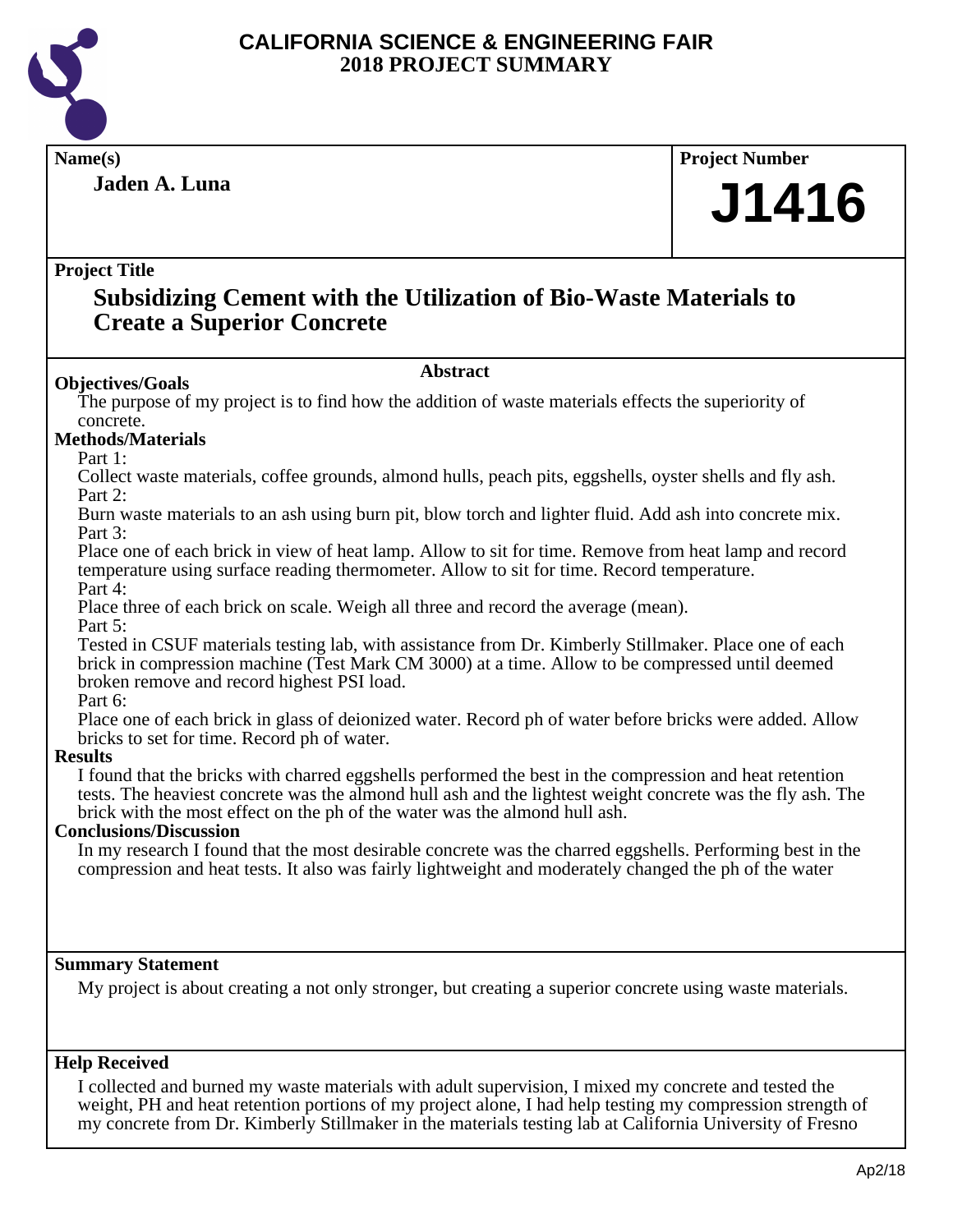

| Name(s)                                                                                                                                                                                                                                                                      | <b>Project Number</b> |
|------------------------------------------------------------------------------------------------------------------------------------------------------------------------------------------------------------------------------------------------------------------------------|-----------------------|
| Sanjna Mizar                                                                                                                                                                                                                                                                 | <b>J1417</b>          |
|                                                                                                                                                                                                                                                                              |                       |
| <b>Project Title</b>                                                                                                                                                                                                                                                         |                       |
| <b>Keep the Noise Down</b>                                                                                                                                                                                                                                                   |                       |
| <b>Abstract</b>                                                                                                                                                                                                                                                              |                       |
| <b>Objectives/Goals</b><br>The objective of this study was to test which common insulating material would absorb sound the most                                                                                                                                              |                       |
| effectively.                                                                                                                                                                                                                                                                 |                       |
| <b>Methods/Materials</b>                                                                                                                                                                                                                                                     |                       |
| R13 fiberglass insulation, 15" hardboard box, corrugated foam, ceiling tiles, acoustic meter, alarm. This<br>project measured the amount of decibels of sound emitted from the hardboard box using different<br>insulators.                                                  |                       |
| <b>Results</b>                                                                                                                                                                                                                                                               |                       |
| The amount of decibels emitted from the insulated box was compared to when the box was not insulated.<br>The findings showed that R13 fiberglass most effectively insulated the box. Ceiling tiles insulated it the<br>second most effectively, followed by corrugated foam. |                       |
| <b>Conclusions/Discussion</b><br>R13 fiberglass absorbed sound the most effectively because it was the thickest material. This is the reason                                                                                                                                 |                       |
| why it is commonly used as a source of sound proofing for buildings.                                                                                                                                                                                                         |                       |
|                                                                                                                                                                                                                                                                              |                       |
|                                                                                                                                                                                                                                                                              |                       |
|                                                                                                                                                                                                                                                                              |                       |
|                                                                                                                                                                                                                                                                              |                       |
|                                                                                                                                                                                                                                                                              |                       |
|                                                                                                                                                                                                                                                                              |                       |
|                                                                                                                                                                                                                                                                              |                       |
|                                                                                                                                                                                                                                                                              |                       |
|                                                                                                                                                                                                                                                                              |                       |
|                                                                                                                                                                                                                                                                              |                       |
|                                                                                                                                                                                                                                                                              |                       |
|                                                                                                                                                                                                                                                                              |                       |
| <b>Summary Statement</b>                                                                                                                                                                                                                                                     |                       |
| As I conducted this project, I found that the thickness of materials contributes greatly to its ability to<br>acsorb sound.                                                                                                                                                  |                       |
| <b>Help Received</b>                                                                                                                                                                                                                                                         |                       |
| I received assistance in creating the hardboard box but conducted the research and experiment<br>independently.                                                                                                                                                              |                       |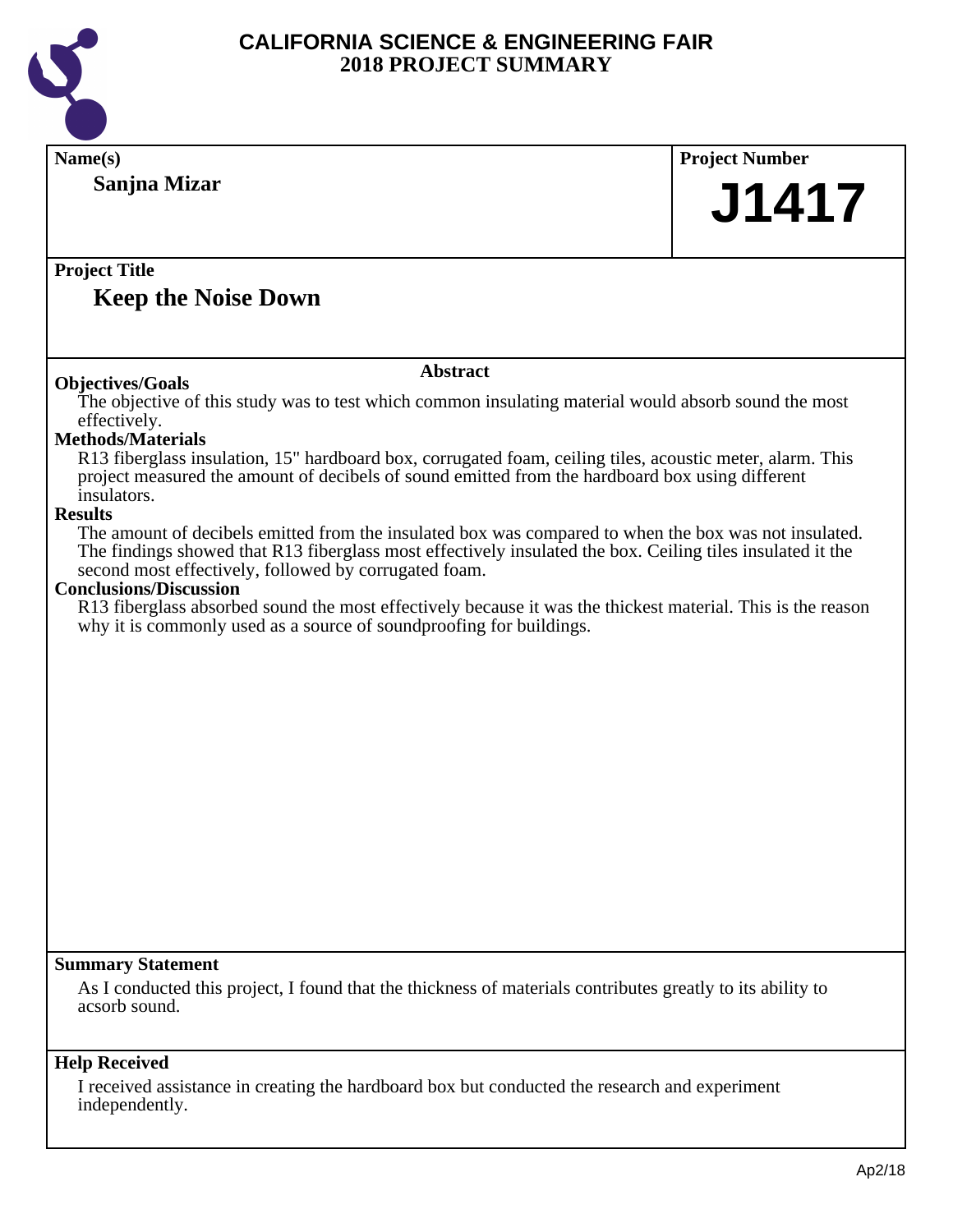

**Name(s) Project Number Project Title Abstract Summary Statement Help Received Derek M. Nasalroad Effects of Various Materials on Wi-Fi Signal Speed J1418 Objectives/Goals** The objective of this study is to determine which of the tested materials can most efficiently increase the speed of a Wi-Fi signal. **Methods/Materials** Wi-Fi router, parabolic reflector covered with various materials, smartphone with speed test app. Tested the speed of a Wi-Fi signal when reflected by different materials. **Results** Not any one material consistently showed the greatest increase in Wi-Fi signal speed, though some increased the speed more than others in certain spots. The speed of the signal when reflected by a certain material varies depending on distance from the router. **Conclusions/Discussion** Repeated trials with multiple materials determined that my hypothesis was only partially correct; the aluminum did not always show the greatest increase in signal speed. It is concluded that the effectiveness of materials when improving Wi-Fi signal speed is impacted by the distance from the router. I showed that the speed of a Wi-Fi signal can be improved when reflected by certain materials. While I completed most of this experiment myself, suggestions were provided by my science teacher. My

English teacher and my parents helped me evaluate my choice of words in my writing.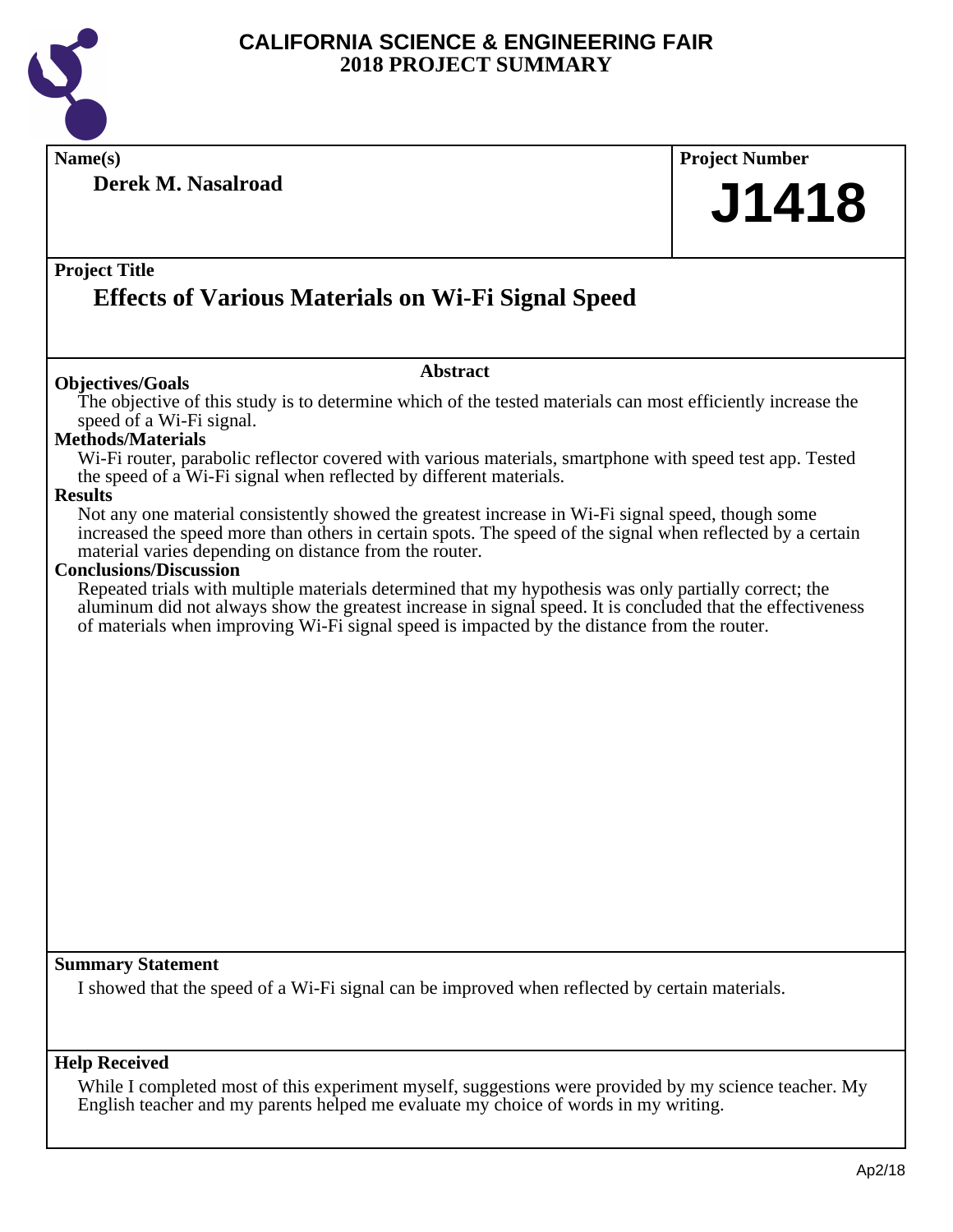

| Name(s)                                                                                                                  | <b>Project Number</b> |
|--------------------------------------------------------------------------------------------------------------------------|-----------------------|
| <b>Crystal L. Neilsen</b>                                                                                                | J1419                 |
|                                                                                                                          |                       |
|                                                                                                                          |                       |
| <b>Project Title</b>                                                                                                     |                       |
| Wick Be Nimble, Wick Be Quick                                                                                            |                       |
|                                                                                                                          |                       |
|                                                                                                                          |                       |
| <b>Abstract</b>                                                                                                          |                       |
| <b>Objectives/Goals</b><br>The objective of this study is to determine which colored birthday candle burns quicker.      |                       |
| <b>Methods/Materials</b>                                                                                                 |                       |
| 6 different color candles, timer/stopwatch, lighter/matches, and something to hold up the candles. After                 |                       |
| burning the first set of candles, I rotated through the 6 colors, and found which colored candle burned the<br>quickest. |                       |
| <b>Results</b>                                                                                                           |                       |
| Several tests were conducted, 6 different colored birthday candles were lit at the same time and the time to             |                       |
| find out which candle burned quicker were recorded. Repeated trials were ran to determine which color                    |                       |
| birthday candle burned quicker.<br><b>Conclusions/Discussion</b>                                                         |                       |
| After 6 tests, the green candle burned the quickest out of all the 6 colors. The blue candle burned the                  |                       |
| second quickest, then orange, then yellow, then pink, and white burned the slowest.                                      |                       |
|                                                                                                                          |                       |
|                                                                                                                          |                       |
|                                                                                                                          |                       |
|                                                                                                                          |                       |
|                                                                                                                          |                       |
|                                                                                                                          |                       |
|                                                                                                                          |                       |
|                                                                                                                          |                       |
|                                                                                                                          |                       |
|                                                                                                                          |                       |
|                                                                                                                          |                       |
|                                                                                                                          |                       |
|                                                                                                                          |                       |
| <b>Summary Statement</b>                                                                                                 |                       |
| I conducted this experiment 6 different times, and I found out that the green birthday candle burned the                 |                       |
| quickest.                                                                                                                |                       |
|                                                                                                                          |                       |
| <b>Help Received</b>                                                                                                     |                       |
| None. I designed and conducted the experiments myself.                                                                   |                       |
|                                                                                                                          |                       |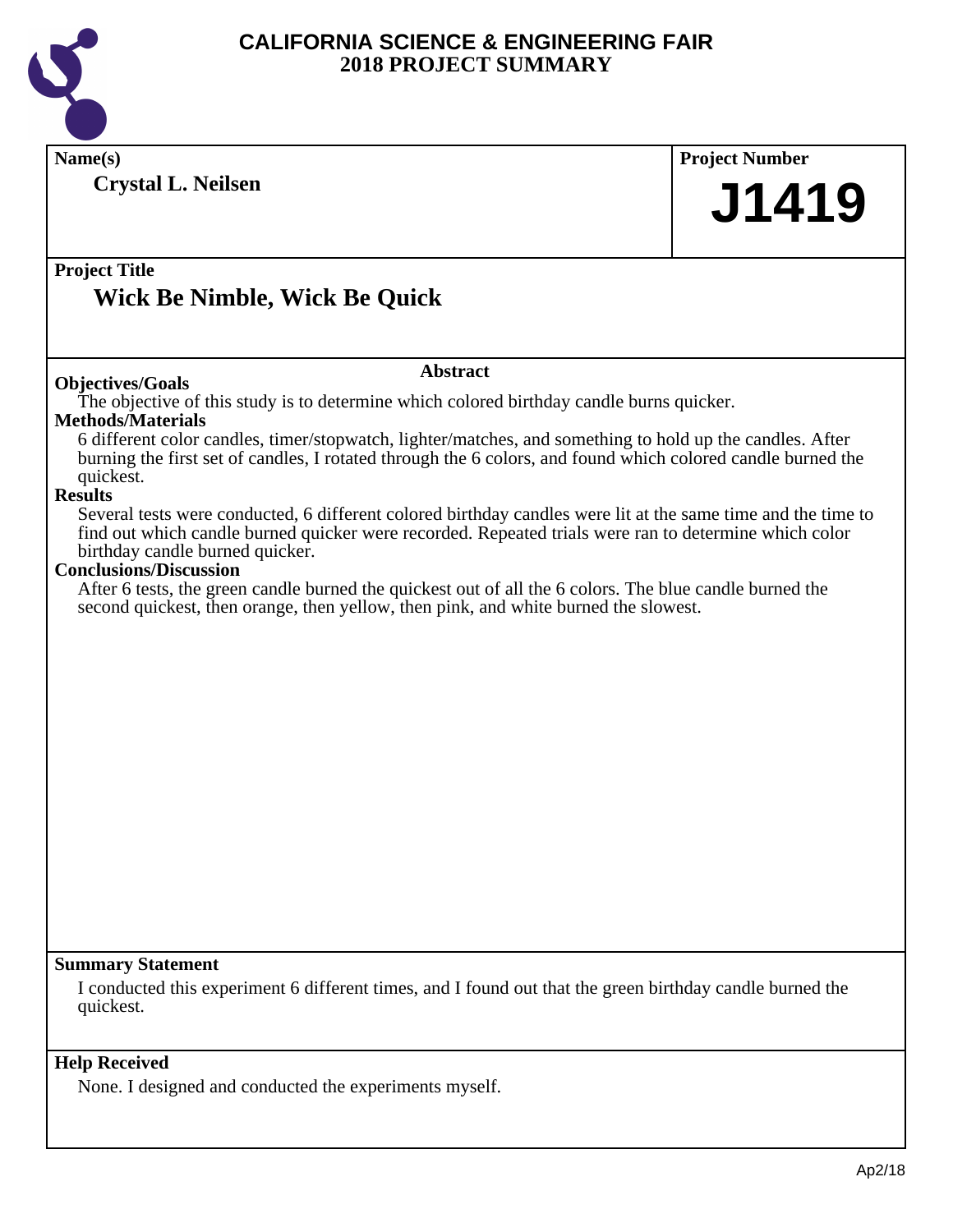

**Name(s) Project Number**

**Alexandra B. Olivar**

# **J1420**

#### **Project Title**

## **Testing the Insulation Properties of Different Jacket Materials**

#### **Objectives/Goals**

The objective of this experiment is to find out which jacket material out of cotton, Sherpa, Mylar, neoprene, and feathers is the most effective in retaining heat.

**Abstract**

#### **Methods/Materials**

Timer, thermometer, refrigerator, insulation materials (waterfowl feathers, cotton, Sherpa, Mylar, and neoprene), external and internal pouches made of polyester. I placed one insulation material in between the external and internal pouches. I then measured the temperature of the air inside the internal pouch after it had been in the fridge for a specified amount of time. I repeated this process with the other insulation materials using the same external and internal polyester pouches.

#### **Results**

After testing all of the insulation materials, I found the waterfowl feathers to be the most effective insulator, as the thermometer in the pouch with the feathers had the highest temperature after coming out of the fridge. The Sherpa was the second best insulator, followed by the cotton, then the Mylar, and lastly, the neoprene.

#### **Conclusions/Discussion**

I concluded that the waterfowl feathers are significantly better than the other materials in terms of insulation. With the knowledge gained from this experiment, I can look at the material that a jacket is made of and determine whether or not it will be effective at keeping me warm. Others can also benefit from my experiment because they will be able to determine the value of the jacket based on the material, which will help them decide which jacket to buy.

#### **Summary Statement**

After testing the insulation properties of various jacket materials, such as cotton, Sherpa, Mylar, neoprene, and feathers, I found that feathers are the most effective in retaining heat.

#### **Help Received**

While I did design and perform the experiment by myself, my mother helped me construct some of the necessary materials.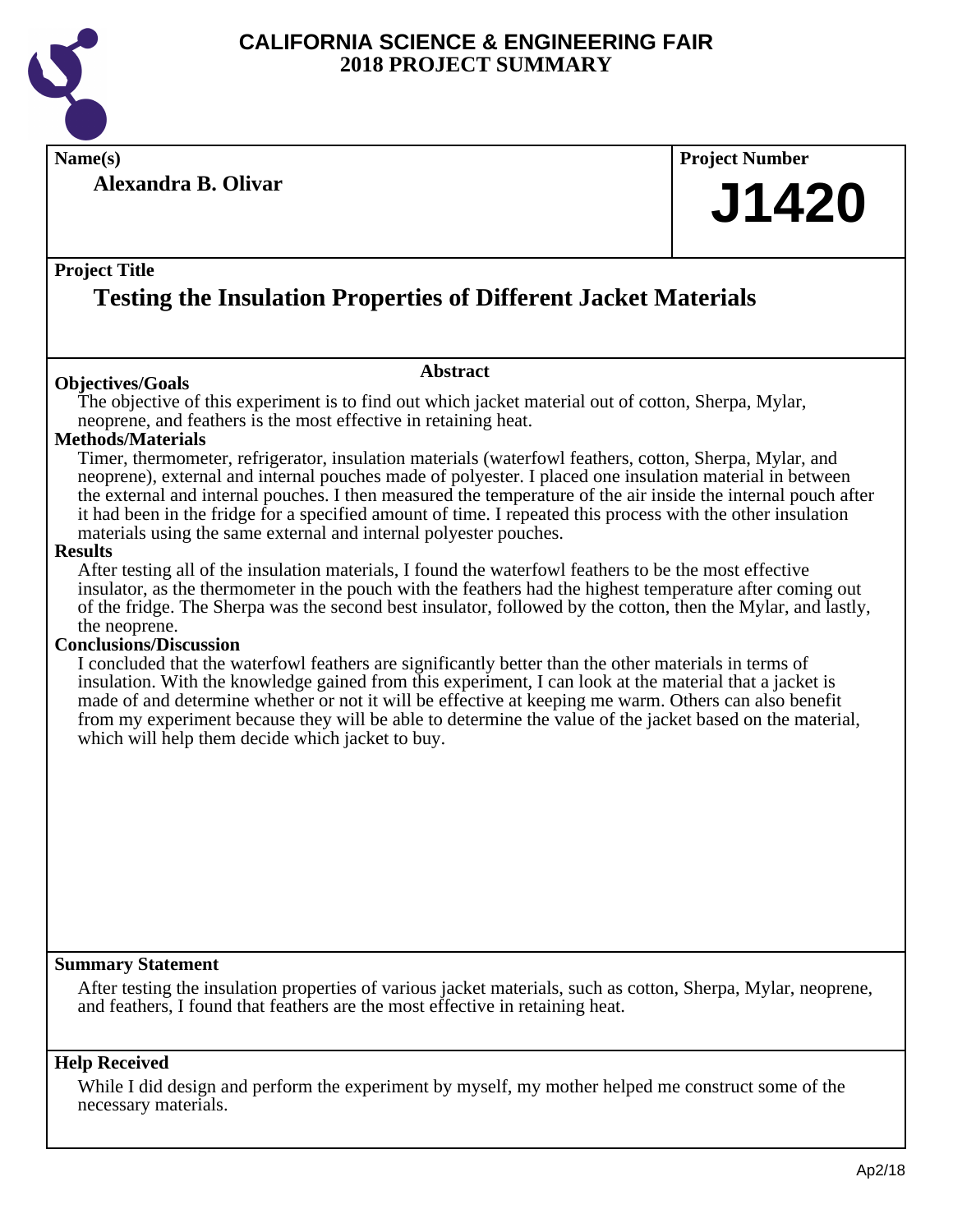

**Luke A. Pannell**

## **Name(s) Project Number J1421**

#### **Project Title**

## **Projectile Protection: Deflective Properties of Non-Newtonian Fluids**

#### **Abstract**

**Objectives/Goals** This project was designed to test whether various mixtures of non-Newtonian fluids would deflect small projectiles.

#### **Methods/Materials**

A fixed slingshot was used to propel ¼ inch metal pellets into a sandbag target 0.61 meters away. A thin baggie was filled to a 4mm thickness of each mixture and placed as a shield against a sandbag, held by a layer of cotton jersey. Ten different combinations of oobleck, slime, polyethylene glycol, and silica were tested, with water being the control.

#### **Results**

Eight of the mixtures did not stop the projectile, which broke through the baggie entirely and lodged into the sandbag. However, two mixtures of silica particles suspended in slime deflected the shot, which partially punctured the baggie but bounced off the target and into the grass. Experiment was repeated several times with identical results.

#### **Conclusions/Discussion**

The slime/silica combination performed the best, which was unexpected. Perhaps the polymers in the slime aided spring in some way. Such a property could be explored further for the manufacture of flexible body armor.

#### **Summary Statement**

I discovered that a suspension of slime and silica nanoparticles deflected metal shots traveling at 800 feet per second.

#### **Help Received**

I mixed, ground and prepared all the mixtures. My dad supervised my set-up and the firing of the projectiles.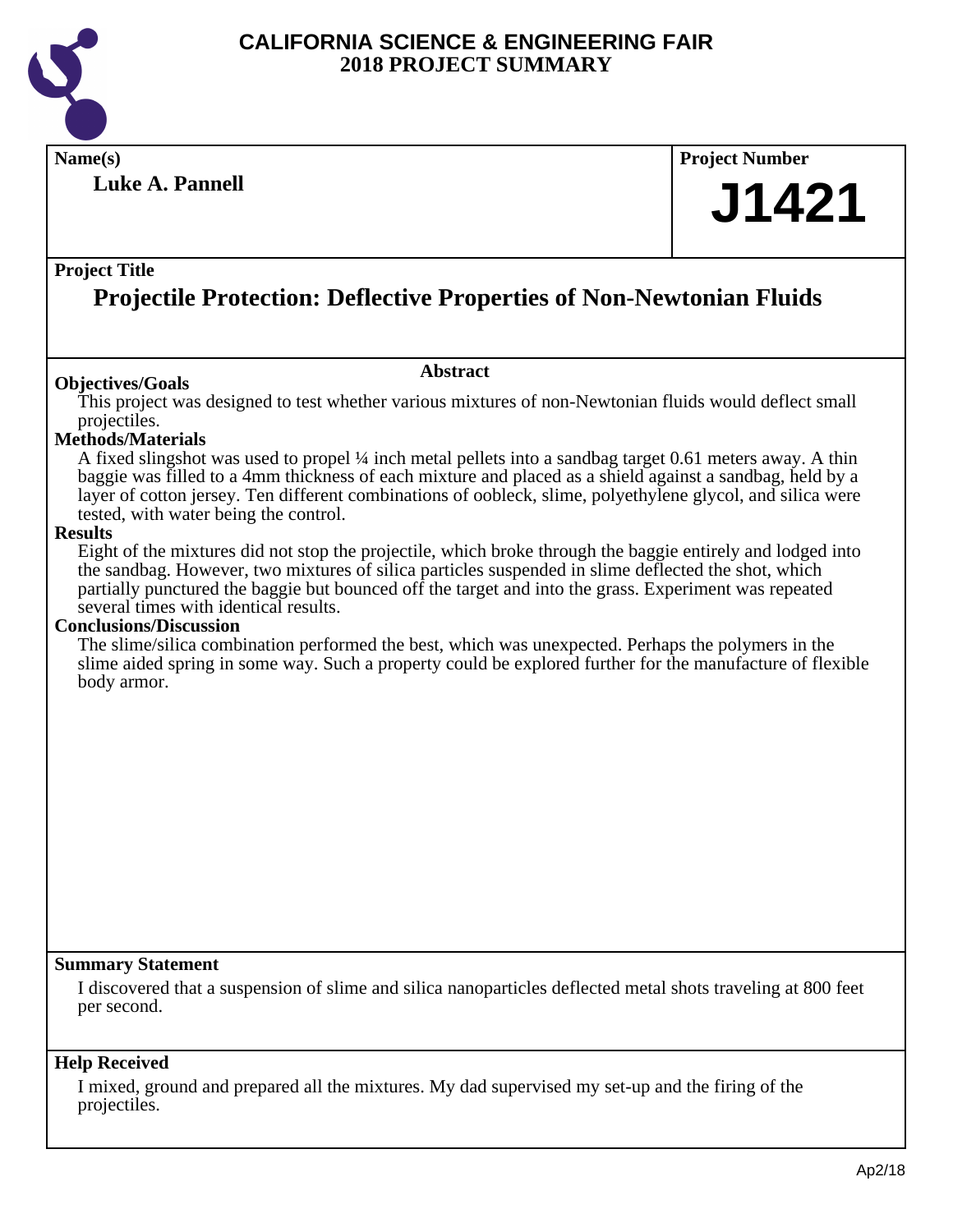

| Name(s)                                                                                                                   | <b>Project Number</b> |
|---------------------------------------------------------------------------------------------------------------------------|-----------------------|
| <b>Milan I. Pete</b>                                                                                                      |                       |
|                                                                                                                           | J1422                 |
|                                                                                                                           |                       |
|                                                                                                                           |                       |
| <b>Project Title</b>                                                                                                      |                       |
| <b>Fruit Electricity</b>                                                                                                  |                       |
|                                                                                                                           |                       |
|                                                                                                                           |                       |
| <b>Abstract</b>                                                                                                           |                       |
| <b>Objectives/Goals</b>                                                                                                   |                       |
| The object of this study was to test and determine the type of fruit that has the most electricity when<br>motionless.    |                       |
| <b>Methods/Materials</b>                                                                                                  |                       |
| Multi meter, apple, pear, lemon, grapefruit, orange, zinc screw, alligator clip wires (red and black), copper             |                       |
| coin. Inserted the zinc screw into one end of the fruit and the copper coin into the opposite end. Attached               |                       |
| the alligator clips, black to the zinc screw and the red to the copper coin. Connected the clip wires to the              |                       |
| multi meter.                                                                                                              |                       |
| <b>Results</b><br>The fruits were tested and readings from the multi meter were recorded. Repeated process multiple times |                       |
| with each fruit for more accurate answer.                                                                                 |                       |
| <b>Conclusions/Discussion</b>                                                                                             |                       |
| The repeated process with each fruit helped determine that the pear produced the most electric                            |                       |
| charge/electricity.                                                                                                       |                       |
|                                                                                                                           |                       |
|                                                                                                                           |                       |
|                                                                                                                           |                       |
|                                                                                                                           |                       |
|                                                                                                                           |                       |
|                                                                                                                           |                       |
|                                                                                                                           |                       |
|                                                                                                                           |                       |
|                                                                                                                           |                       |
|                                                                                                                           |                       |
|                                                                                                                           |                       |
|                                                                                                                           |                       |
|                                                                                                                           |                       |
|                                                                                                                           |                       |
| <b>Summary Statement</b>                                                                                                  |                       |
| I determined which fruit produced the most electricity while not in motion.                                               |                       |
|                                                                                                                           |                       |
|                                                                                                                           |                       |
| <b>Help Received</b>                                                                                                      |                       |
| My family supported me by helping me conduct my experiment. I received help at school by providing                        |                       |
| time to complete my research and project display.                                                                         |                       |
|                                                                                                                           |                       |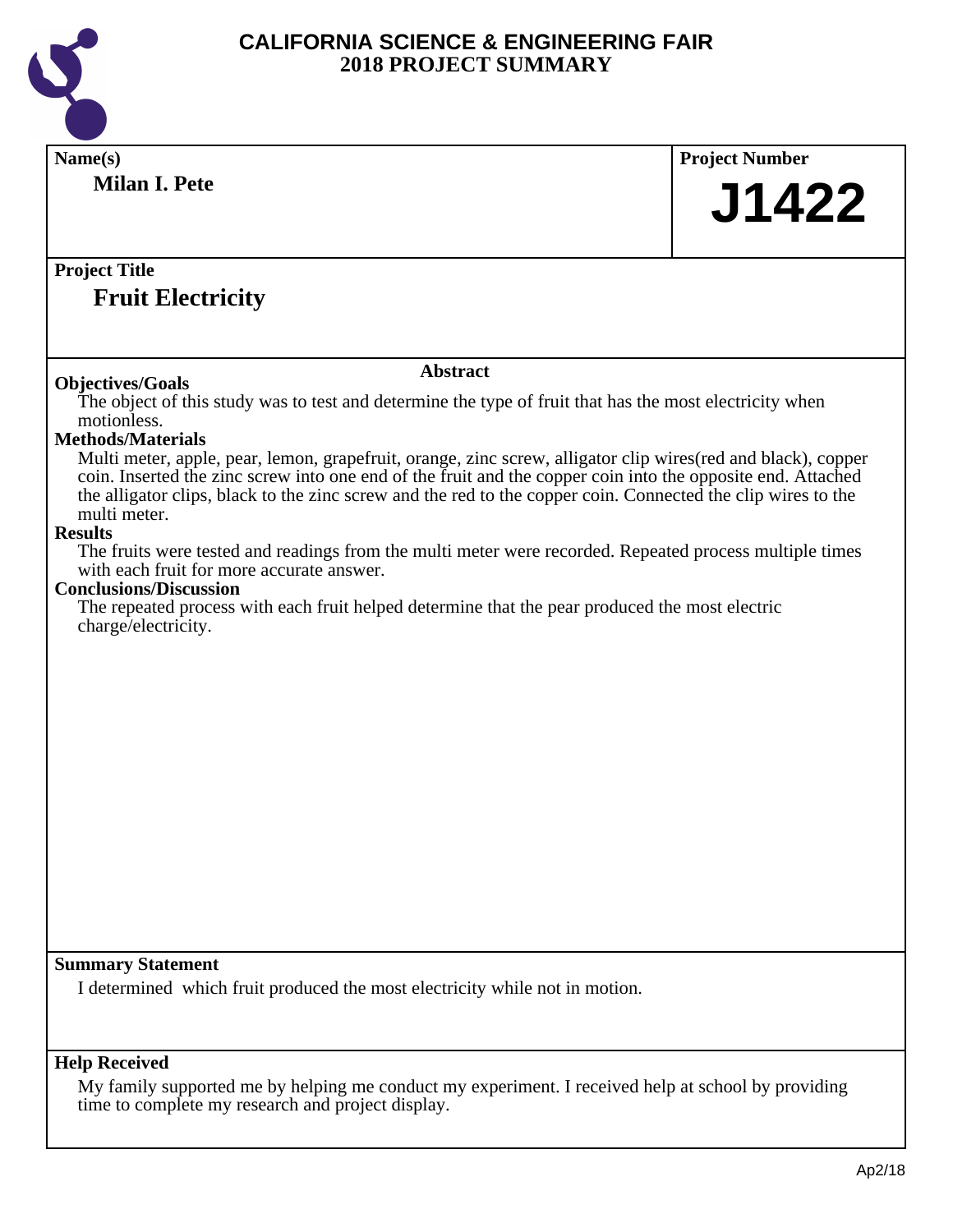

#### **Thoya Raman**

## **Name(s) Project Number J1423**

#### **Project Title**

## **Improving the Durability of Natural Dyes on Cloth**

#### **Objectives/Goals**

The objective of this study is to determine ways to prevent natural dyes from fading on cloth. Although it is known that chemical dyes are toxic to health and the environment, they are still being used extensively because natural dyes fade very easily.

**Abstract**

#### **Methods/Materials**

Untreated canvas cloth, natural dyes, various additives of different pH values, pretreatment additives, bleach, detergent, water, and a laptop computer with image analysis software ImageJ were used. Cloth was dyed with turmeric and then soaked in either water, detergent, or diluted bleach to test for color stability, and respective color intensities were measured using ImageJ. Dyed cloth was exposed to solutions of a range of pH values before being treated with bleach to determine if the dye was more or less stable with the additive. In addition, cloth was also pretreated with egg white prior to dyeing and tested for color stability.

#### **Results**

In comparison to water, bleach led to a greater reduction in color intensity than detergent. Turmeric dyed cloth exposed to acidic solutions showed greater color stability compared to basic solutions, but on repeated bleach or detergent exposures, they started fading. When beet, blueberry, and henna dyes were tested on cloth, however, they produced very weak colors. But it was also noticed that they stained human skin very well. Since skin is made up of a protein called keratin, the hypothesis is that the protein on skin is making the dye stick better. In order to test this, cloth was pretreated with egg white prior to dyeing with turmeric. This greatly increased the color stability to both detergent and bleach conditions and stayed consistent in repeated exposures.

#### **Conclusions/Discussion**

Lemon and orange juice, acidic solutions, prevented the loss of color, but ammonia, a basic solution, made it worse. These results suggest that acidic pH can make the dye last longer. Pretreatment of cloth with egg white, prior to dyeing, improved the durability to repeated bleach or detergent exposure. This suggests that the protein in the egg white may help to strengthen the dye binding to the cloth. In conclusion, these experiments demonstrate that eco-friendly additives can be used to improve the durability of natural dyes on cloth.

#### **Summary Statement**

I found that using protein as a pretreatment, prior to dyeing with turmeric, helps prevent the loss of color when exposed to bleach or detergent, even after repeated exposures.

#### **Help Received**

I designed and performed the experiment myself. I got help from my father, a professional biologist to analyze my data. I also received help from a chemist at a biotech company in order to understand the chemistry behind why the reactions between the dye, the additives, and the cloth were occurring.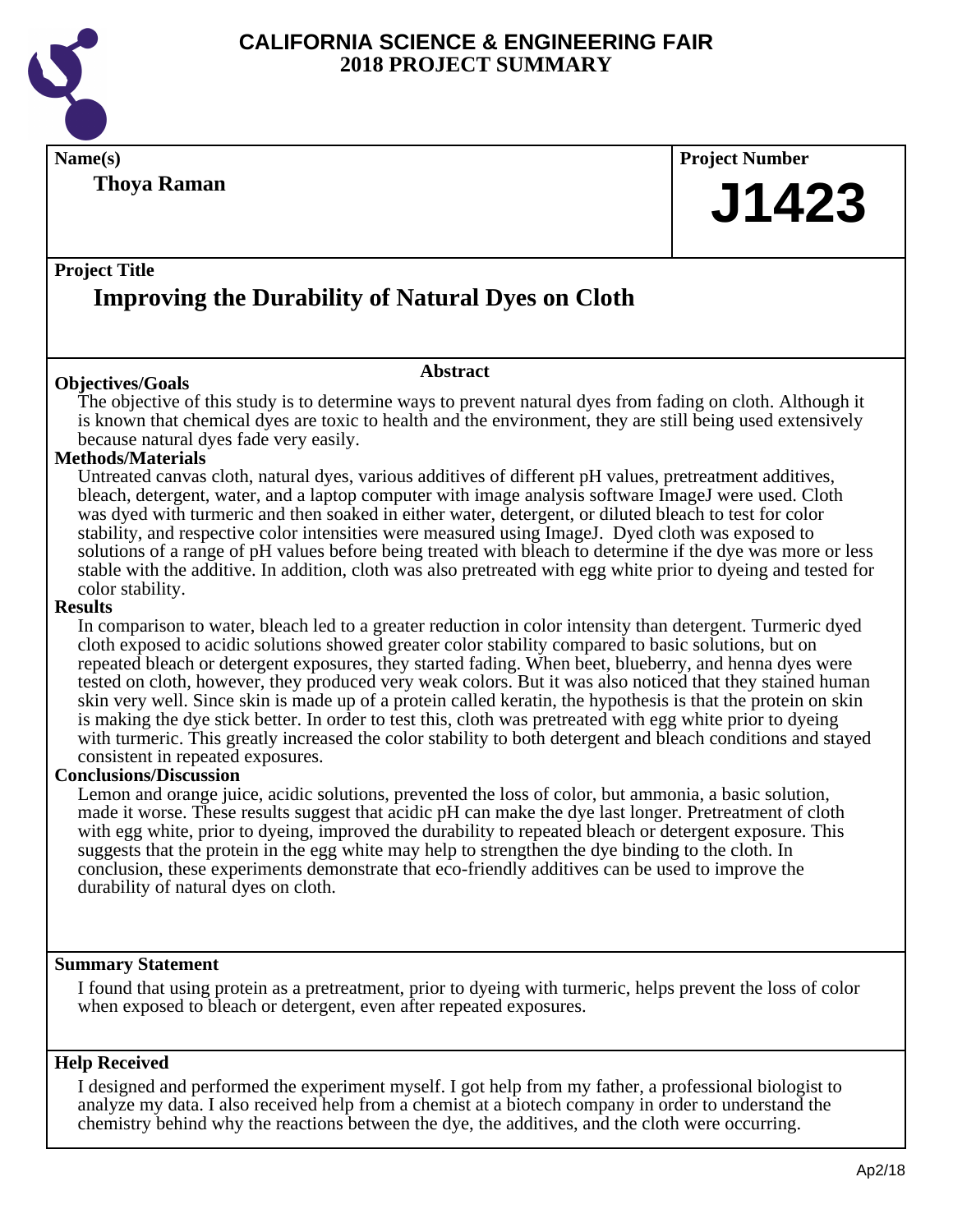

**Ava P. Rothenberg**

**Name(s) Project Number**

## **J1424**

#### **Project Title**

## **The Decellularization of a Spinach Leaf by Perfusion and Submersion of Detergent Solution**

#### **Abstract**

**Objectives/Goals** My objective was to decellularize a leaf using sodium lauryl sulfate (SLS), leaving only its extracellular matrix with an intact vascular system. If completely decellularized, this new scaffold could be infused with animal cells, and turned into transplantable tissue. I also wanted to discover whether perfusion or submersion of SLS would decellularize more efficiently.

#### **Methods/Materials**

To decellularize through perfusion, I inserted an IV into the stem of a spinach leaf. The IV was set on a drip to perfuse detergent solution (2.2% sodium lauryl sulfate and distilled water) through the vascular system. To decellularize through submersion, I soaked a leaf in the same detergent solution. The control group was soaked in only water. A fully decellularized leaf is transparent or white, therefore, I measured opacity/color.

#### **Results**

After a 42 day trial (for all groups), the submerged leaf lost color, and was translucent with an intact vascular system/scaffolding. Once placed in the isopropyl alcohol intended to preserve the leaf, it turned white. A faulty IV prohibited data collection from the perfused leaf. The control group was more transparent than the soaking group, but fell apart when removed from water.

#### **Conclusions/Discussion**

My results disprove my hypothesis because sodium lauryl sulfate didn't complete decellularization though either method. The SLS removed cells while leaving an intact scaffolding, and worked better than water, but didn't remove all cells. Next time for perfusion, I'll use a smaller, secured needle, and air pressure relief in the IV tubing. Next time for submersion I'll try isopropyl alcohol.

#### **Summary Statement**

I tested if perfusion or sumbersion of detergent soultion would best decellularize a leaf, leaving an intact scaffolding and vascular system, and found sumbersion did.

#### **Help Received**

When my perfusion group failed, I reached out to (emailed) Joshua Gershlak at Worcester Polytechnic Institute and he explained that before decellularization can commence, I had to first open the stomata on the leaves.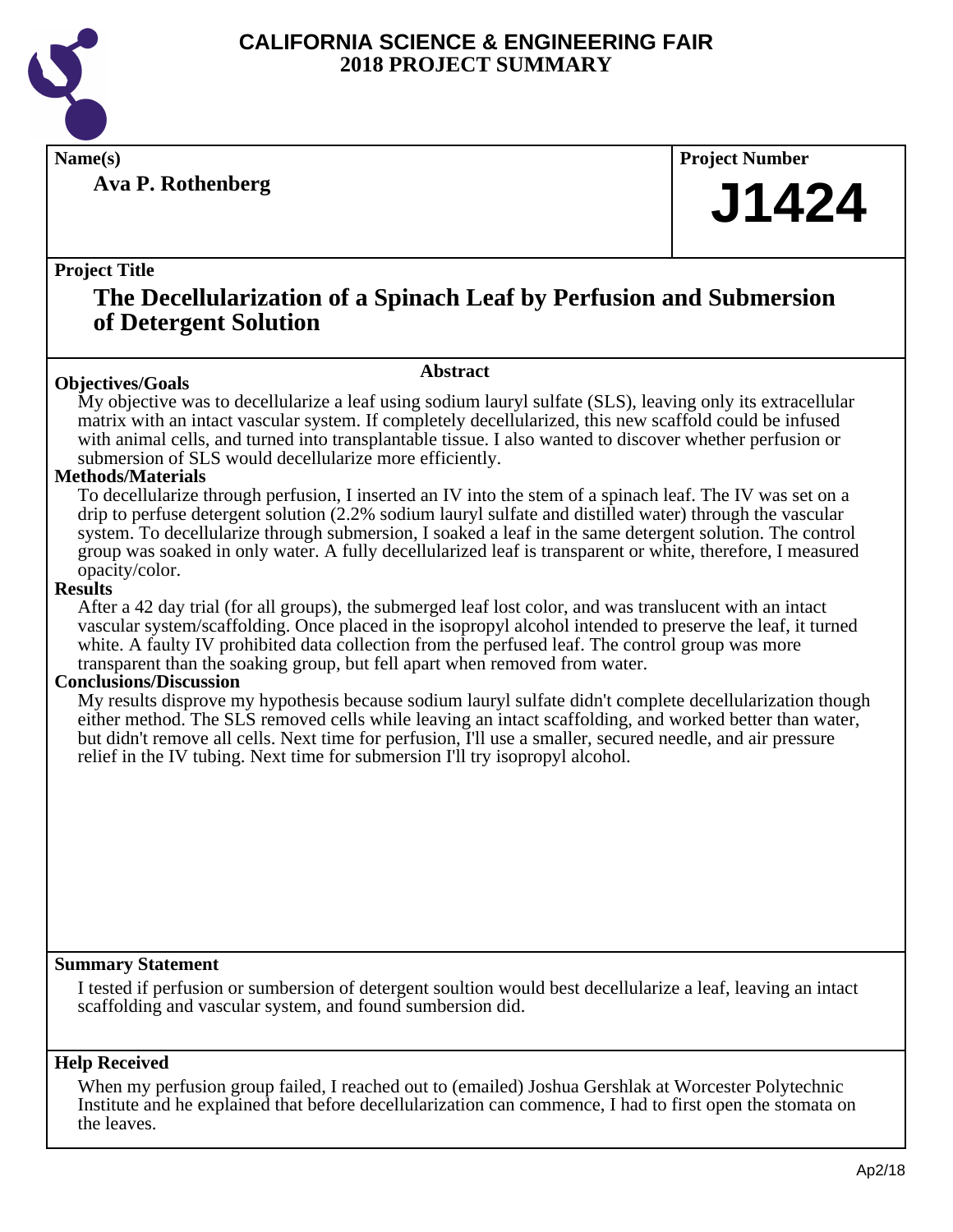

| Name(s)                                                                                                                                                                                                                                                                                                                                                                                                                                                                                                                                                                                                                                                      | <b>Project Number</b> |
|--------------------------------------------------------------------------------------------------------------------------------------------------------------------------------------------------------------------------------------------------------------------------------------------------------------------------------------------------------------------------------------------------------------------------------------------------------------------------------------------------------------------------------------------------------------------------------------------------------------------------------------------------------------|-----------------------|
| <b>Jack Smith</b>                                                                                                                                                                                                                                                                                                                                                                                                                                                                                                                                                                                                                                            |                       |
|                                                                                                                                                                                                                                                                                                                                                                                                                                                                                                                                                                                                                                                              | J1425                 |
|                                                                                                                                                                                                                                                                                                                                                                                                                                                                                                                                                                                                                                                              |                       |
| <b>Project Title</b>                                                                                                                                                                                                                                                                                                                                                                                                                                                                                                                                                                                                                                         |                       |
| <b>Constant Comfort</b>                                                                                                                                                                                                                                                                                                                                                                                                                                                                                                                                                                                                                                      |                       |
|                                                                                                                                                                                                                                                                                                                                                                                                                                                                                                                                                                                                                                                              |                       |
| <b>Abstract</b><br><b>Objectives/Goals</b>                                                                                                                                                                                                                                                                                                                                                                                                                                                                                                                                                                                                                   |                       |
| The objective of this experiment was to assess if commonly available recycled materials used as<br>insulation would be as effective in maintaining a consistent temperature in a structure as store bought<br>insulation.                                                                                                                                                                                                                                                                                                                                                                                                                                    |                       |
| <b>Methods/Materials</b><br>Materials list: (2) $4 \times 8 \times 1/4$ inch Plywood Sheets; (18) 8ft x 1 inch x 1 $\frac{1}{2}$ inch wood; 3.1 lbs Shredded<br>paper; 36 Sq ft Corrugated cardboard; 6 Sq ft 1 <sup>1</sup> /2inch Styrofoam insulation; Staples; Glue; Screws; Drill;<br>Saw (adult supervision); Duct Tape; Scale; Temp recorder x 5; Ruler.                                                                                                                                                                                                                                                                                              |                       |
| Methods:                                                                                                                                                                                                                                                                                                                                                                                                                                                                                                                                                                                                                                                     |                       |
| · Construct four boxes, 3 containing different types of insulation. One with hollow panels for walls. Mark<br>each box to determine which insulation was used. (Each panel 1.5 inches thick, using a scale to assure<br>equal weights of insulation in each panel.)<br>Gather 5 continuous monitoring temperature recorders. Label 4 to correspond with boxes and one                                                                                                                                                                                                                                                                                        |                       |
| outside.<br>· Place temperature recorders outside for 12 hours to get a baseline reading for each.<br>· Place temperature recorder in corresponding box, place each box outside in an unprotected location.<br>Place temperature recorder labeled outside next to boxes.                                                                                                                                                                                                                                                                                                                                                                                     |                       |
| Close all boxes and seal air gaps between panels with duct tape.<br>· Leave boxes outside for 4 days.                                                                                                                                                                                                                                                                                                                                                                                                                                                                                                                                                        |                       |
| Open boxes and remove temperature recorders.<br>· Remove data strips from each temperature recorder making sure to accurately label each one.                                                                                                                                                                                                                                                                                                                                                                                                                                                                                                                |                       |
| Correlate data strips to assess effectiveness of insulation.<br><b>Results</b>                                                                                                                                                                                                                                                                                                                                                                                                                                                                                                                                                                               |                       |
| After looking at the data recorded I found the temperature in the box insulated with corrugated cardboard<br>changed the least. The range from the highest outside temperature to the lowest was 37 degrees. The<br>range inside the box insulated with corrugated cardboard was 26 degrees. The box insulated with paper<br>had a range of 28 degrees and most surprising, the box insulated with store-bought Styrofoam insulation<br>had a range of 30 degrees. Only the hollow core panels did worse with a range of 31 degrees. This<br>proves that using recycled materials could be used as an effective insulation.<br><b>Conclusions/Discussion</b> |                       |
| <b>Summary Statement</b>                                                                                                                                                                                                                                                                                                                                                                                                                                                                                                                                                                                                                                     |                       |
| As measured by the temperature recorders I used in my project, I found that recycled materials can be<br>used to make insulation as effective as some store bought material.                                                                                                                                                                                                                                                                                                                                                                                                                                                                                 |                       |
| <b>Help Received</b>                                                                                                                                                                                                                                                                                                                                                                                                                                                                                                                                                                                                                                         |                       |
| I designed the experiment myself. My father helped with the use of power tools to cut many of the pieces<br>then I built and insulated the boxes. My mom sourced the temperature recorders and taught me how to<br>graph my results.                                                                                                                                                                                                                                                                                                                                                                                                                         |                       |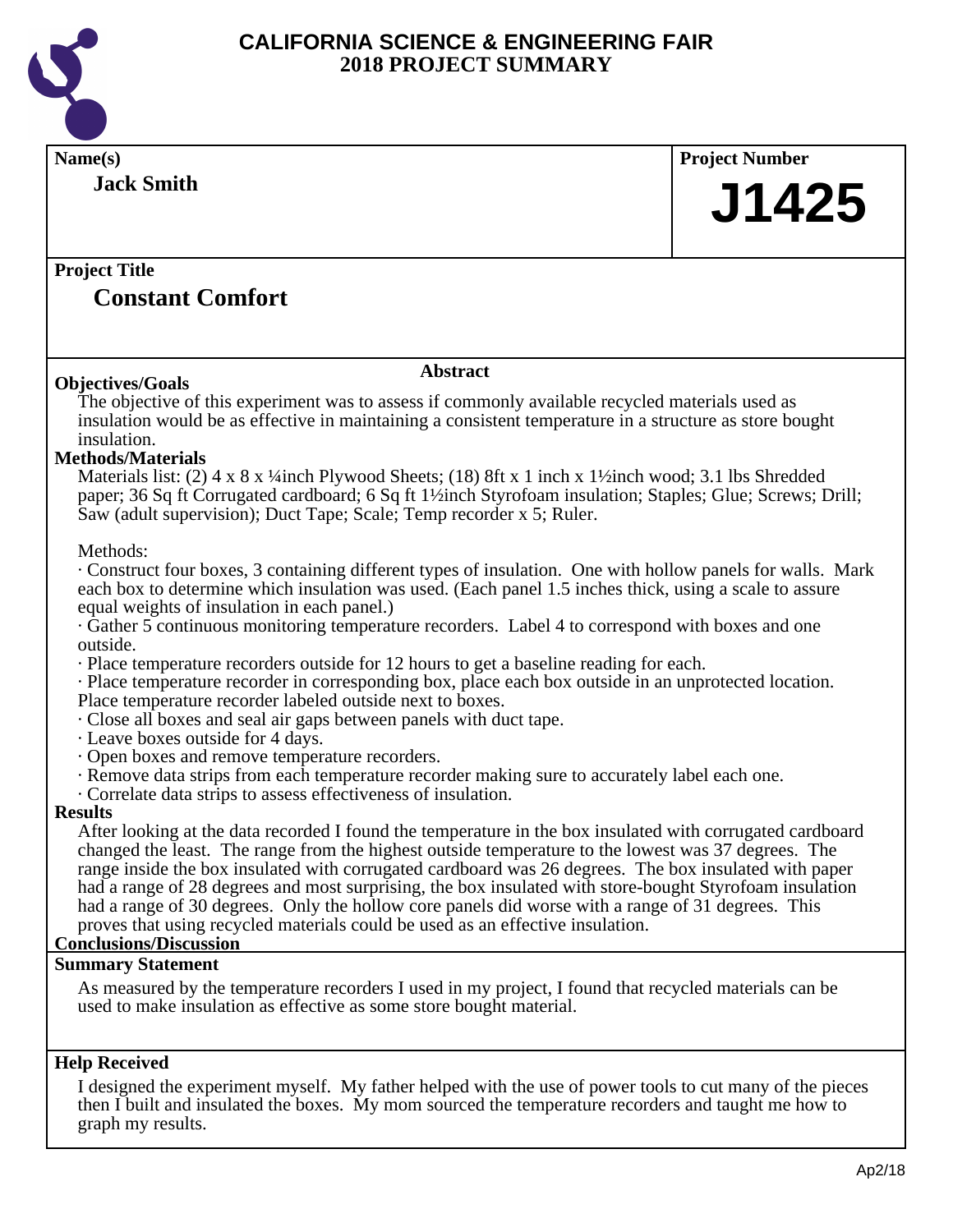

**Name(s) Project Number**

**Rayyan T. Talukdar**

#### **Project Title**

## **Bamboo to Use: Making It 100% Biodegradable**

#### **Objectives/Goals**

**Abstract**

The purpose of this project is to find a disposable spoon that is 100% biodegradable in natural environment, such as, garden soil.

I hypothesize that bamboo spoons will degrade the fastest among all other biodegradable spoons (wooden, bio-polymer, cornstarch & wheat straw) as bamboo is a natural product.

#### **Methods/Materials**

For this project I bought all types of biodegradable spoons that were available in the local markets and online. I had Birch wood (6 count), bio-polymer (6 count), cornstarch (6 count), wheat straw (4 count), bamboo (6 count) and plastic (6 count) as my control. I made the bamboo spoons myself. The experimental procedure was as follows: I weighed all spoons and recorded their weights in my notebook. Then, I put each spoon under garden soil. I took out the spoons after a month, washed them, dried them and weighed them. I repeated these steps for all spoons on days 60, 90 and 120. I calculated the loss of weight of each spoon from day 1 to day 120. I calculated the percent weight loss or percent degradation for each the spoon and recorded them in my data table.

#### **Results**

The data show that after 4 months under garden soil, the bamboo spoons degraded most,  $\sim$ 29%, the wooden spoons  $\sim$ 11% and wheat straw  $\sim$ 6%. Corn starch, and bio-polymer spoons had minimal degradation. Plastic did not degrade at all as expected. The results show that my hypothesis was correct. Bamboo spoons degraded most and most likely it will be 100% degraded within 12-14 months under garden soil.

#### **Conclusions/Discussion**

From my experiment I can conclude that even though many commercially available spoons are labeled biodegradable, they are not compostable under garden soil. They need to be degraded in a commercial facility under high heat, high pressure and a lot more moisture. On the other hand, bamboo is a natural product and spoons made of bamboo degraded the fastest under natural conditions. My experiment shows that it would take about 12-14 months for a Bamboo spoon to 100% degrade under natural conditions.

#### **Summary Statement**

Bamboo is a natural product and can be used to make 100% biodegradable spoons.

#### **Help Received**

I designed my experiment and made the bamboo spoons myself. My science teacher advised me from time to time on how to improve my project.

**J1426**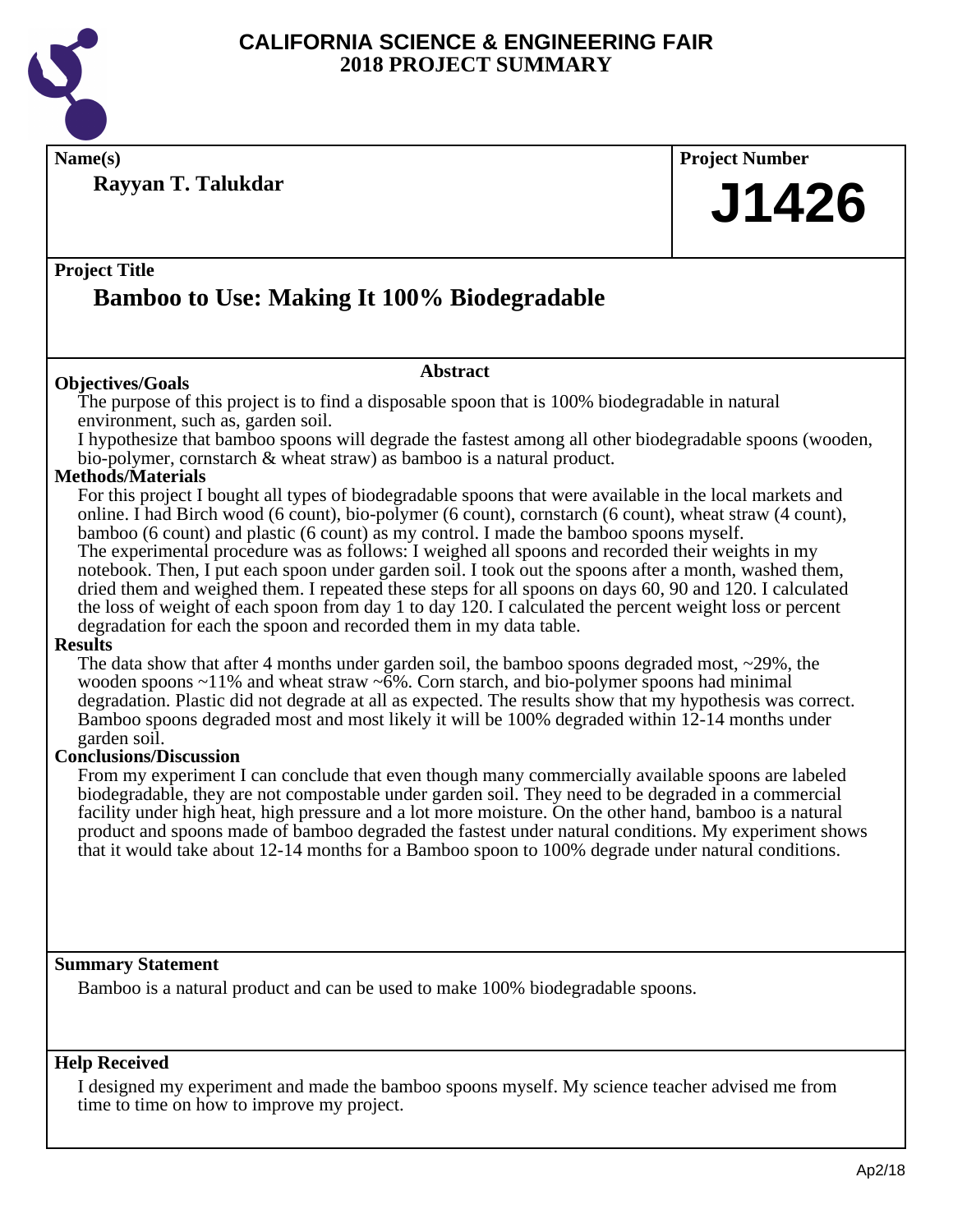

**Ella Villegas**

**Name(s) Project Number**

## **J1427**

#### **Project Title**

## **What Material Provides the Best Protection for Your Electronic Device?**

#### **Abstract**

**Objectives/Goals** My project was to determine what material provides the best protection for an electronic device when dropped on to asphalt. I believe that the styrofoam cover will provide the most protection.

#### **Methods/Materials**

Ten identical calculators (brand, size and shape), and nine different materials provided protection. The nine different materials were 1) an air pouch, 2) cotton, 3) cardboard, 4) neoprene, 5) silicone, 6) styrofoam, 7) leather, 8) foam craft sheet, and 9) plastic. One calculator was left unprotected. Calculators securely covered in the selected materials. Dropped each calculator (face up) ten times from the height of 54 inches over asphalt, to determine which material provided the most protection.

#### **Results**

The calculator with the styrofoam cover provided the most protection to physical damage, while the calculator with the plastic cover saw the same amount of damage as the unprotected calculator. The other materials provided varying levels of protection.

#### **Conclusions/Discussion**

The protection provided by the styrofoam cover was more effective than the eight other materials tested, leaving the the least amount of signs of physical damage. Further studies in electronic device cases could one day result in a perfect case. for now, and until further research, many still struggle in finding the best case for their electronic device.

#### **Summary Statement**

I tested what common materials provided the best protection for your electronic device against everyday situations.

#### **Help Received**

I developed and conducted the tests myself, and my science fair advisor (Mrs.Stead) directed me to helpful sources.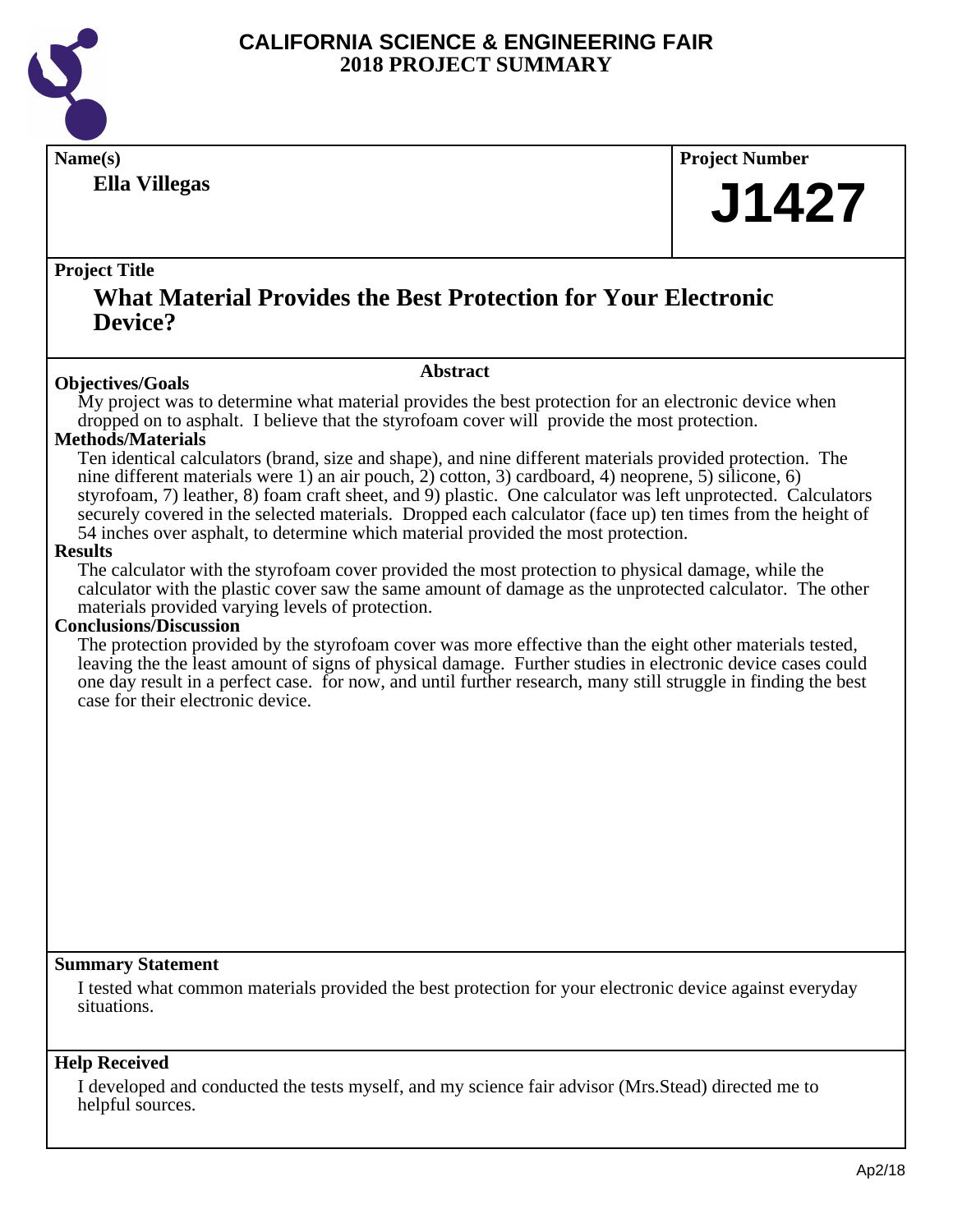

**Name(s) Project Number**

**Aidin P. Weissler**

**J1428**

### **Project Title Coatings to Protect Polymers from UV Damage**

#### **Objectives/Goals**

UV resistant polymer formulations pose a threat to the environment. Irreversibly safe from the sun, these plastics may linger for generations. The primary objective of this study is to determine whether removeable coating materials can protect vulnerable polymers(plastics) from UV induced damage. A secondary goal of this study is to observe any differences in the effectiveness of different coatings in protecting more than one type of polymer.

**Abstract**

#### **Methods/Materials**

This project tested the ability of coatings made from olive oil and Elmer's Glue ("Elmers") alone and in combination with titanium dioxide and zinc oxide to protect three different plastics (Polyethylene Terephthalate Glycol, Polyurethane, and Polystyrene) from UV damage. Coated plastic specimens were placed in non-UV protective glass trays and positioned in a tanning bed where they received UV exposure equivalent to 162 days of tropical summer sun. Coatings were then removed.

I built a testing box using corrugated cardboard, duct tape and adhesive. I mounted photovoltaic cells onto the box's floor. The wire leads passed through the box and connected to a multimeter. Light was shined down through the box, through the sample, onto the cells. Regular calibrating measurements were taken, and the light placement adjusted to maintain consistency. The data gathered was found statistically significant through Chi squared analysis.

#### **Results**

The tested coatings protected each of the three plastics from UV light caused damage. Surprisingly, the data showed that each coating's ability to protect a plastic was not consistent between plastics. This suggests that different mechanisms in each plastic were responsible for their UV light vulnerability. Data indicates that Polystyrene is best protected by glue combined with a protectant against both UV A and B while the other two plastics were best protected by isolation from the surrounding air alone.

#### **Conclusions/Discussion**

My primary objective was achieved. Under test conditions coatings can protect plastics against UV induced damage. Using coatings plastics can be made safe from UV during their useful life and restored to UV vulnerability by removal of their coatings or shredding of the plastic. Pursuit of my secondary goal revealed that different coatings may be needed for different plastics and that effectiveness of human sunscreen protectants may not correlate to their effective level in protecting plastics.

#### **Summary Statement**

I showed that polymers can be protected from UV exposure by using protective coatings and documented that the effectiveness of a coating is dependent on both the coating and the particular polymer protected.

#### **Help Received**

Matt Bessler, my Science Teacher, helped me narrow my review of literature and taught me how to use Google sheets to create graphs. Tamar and Joel Weissler, my parents, each helped me with proof reading and understanding statistical significance analysis. San Diego Plastics and E-Plastics helped me chose